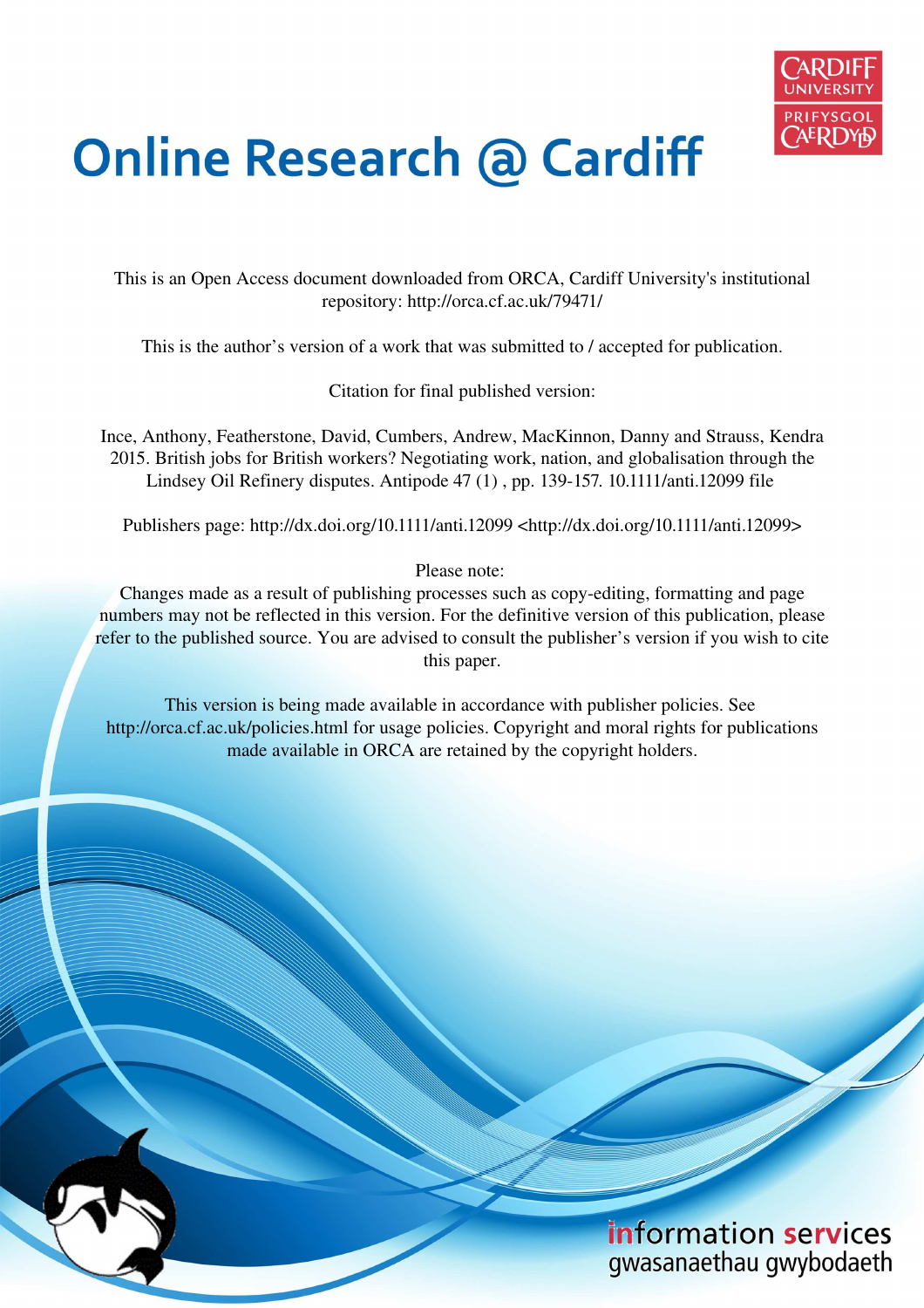# **British Jobs for British Workers? Negotiating Work, Nation and Globalisation through the Lindsey Oil Refinery Disputes**

# **Anthony Ince, David Featherstone, Andrew Cumbers, Danny Mackinnon and Kendra Strauss**

## **Abstract**

This paper explores the relationships between labour organising, globalisation and national identity through an engagement with the 2009 Lindsey Oil Refinery strikes. Some strikers adopted the controversial slogan 'British Jobs for British Workers' in response to employers' attempts to undercut existing wages and conditions with a new migrant workforce. This led to accusations of xenophobia. We make three inter-related arguments. Firstly, we contend that it is necessary to interrogate the spatialised power relations generated through particular forms of labour agency enacted in relation to globalising processes. Secondly, since these responses can be politically ambiguous, success in territorially-based disputes does not always equate with broader (transnational) class agency. Thirdly, relevant to the project of labour geography, we propose that labour scholars and activists be more attuned to the mundane ambiguities in labour agency, and the subsequent need to frame local action within a broader relational politics of global labour solidarity.

# **Implications for Praxis**

The 2009 Lindsey Oil Refinery strikes illustrated how workplace grievances can foster exclusions between workers of different nationalities. We identify three key practical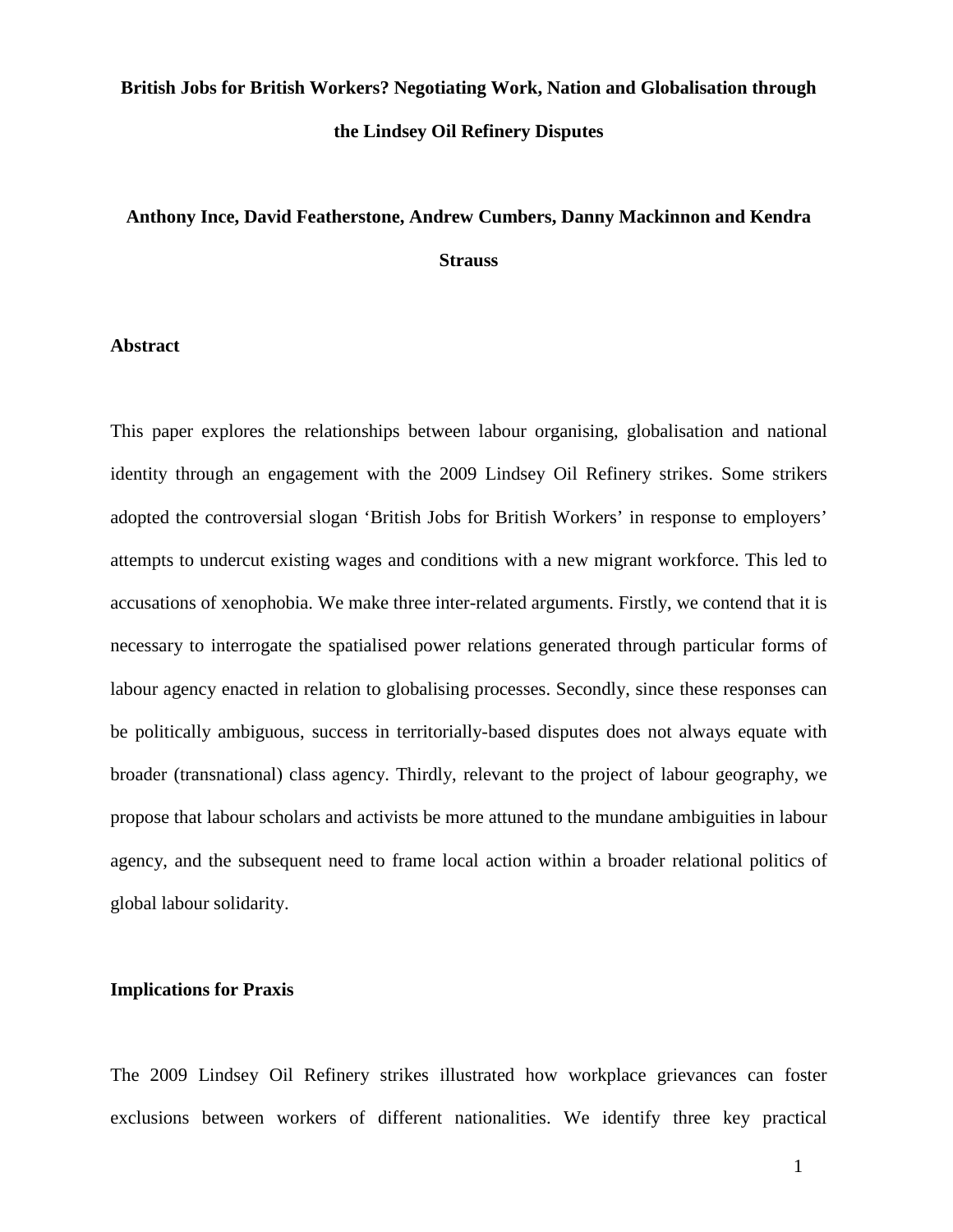implications. First, the way xenophobic elements in politics and media quickly appropriated one of the strike's slogans – 'British jobs for British workers' – provides a cautionary tale for workers and unions in developing global labour solidarity. Articulations of demands should be mindful of the intersections of nation and class in order to foster grassroots global solidarities. Second, mismatching state accreditation systems produced differential experiences and exacerbated antagonisms between workers of different nationalities. It is therefore essential that labour movements recognise these differential processes and seek possible solutions to them. Finally, despite the UK's obstructive legislative landscape, we argue that it is still possible for workers to undertake self-organised, 'unlawful' action. The Lindsey Oil Refinery strikes thus indicate how self-managed struggles can be fraught, but potentially very empowering.

Keywords: Nationalism, globalisation, unions, labour agency, migrant labour.

On 28th January 2009, 800 British engineering construction workers walked off a construction project at the Lindsey Oil Refinery in an unofficial wildcat strike. In the following days 3,000- 4,000 more walked off similar construction projects around the UK (Booth 2009). The strikes were sparked by the employment of approximately 200 Italian and Portuguese workers by IREM, an Italian contractor. IREM had been awarded a £200 million contract by the French multi-national petrochemicals company TOTAL to complete part of the construction of a new desulphurisation plant at the East Lindsey Oil Refinery, on the east coast of England in northeast Lincolnshire. Engineering construction workers engaged in existing contracts at the Lindsey plant saw this as a violation of existing national agreements (see NJC 2007). There were fears among the strikers, which proved to be well-founded, that the employers were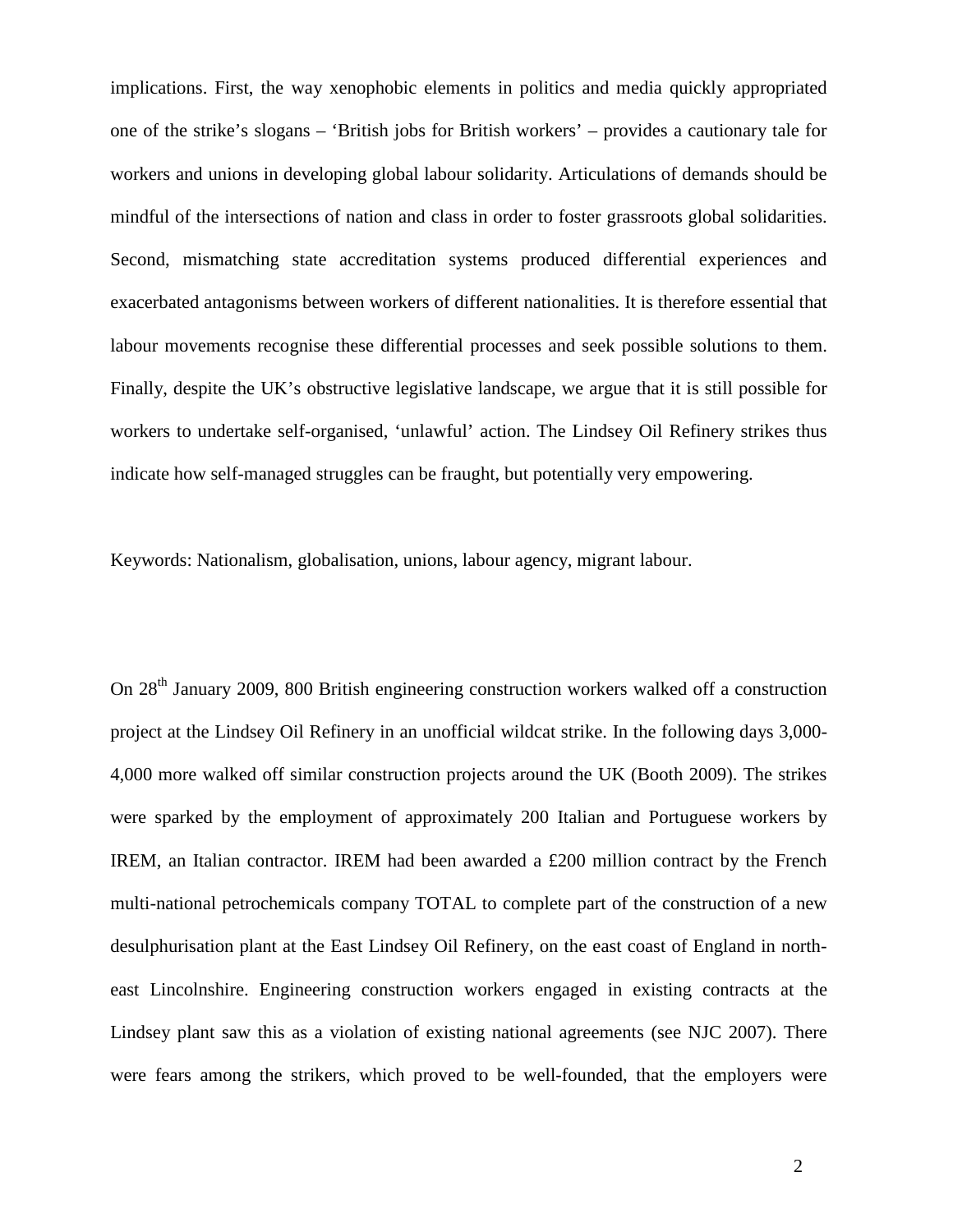paying below nationally-agreed wage levels by a range of measures, including eliminating paid breaks and preparation times (ACAS 2009).

The adopted slogan of a significant number of the strikers across the UK was 'British jobs for British workers' – a direct quotation from a speech by Gordon Brown, the then Prime Minister, at the 2007 Labour Party conference (BBC 2007). Despite being an unofficial dispute, such language was echoed by senior trade unionists. Derek Simpson, the General Secretary at the time of Unite, one of the two unions involved in the strike, even posed with two models from the *Daily Star* newspaper under the slogan. The unions, however, maintained that the strike concerned the violation of national agreements, discrimination against British workers, and a concerted assault on long-established employment practices in this sector. The dispute was not just debated by the media, politicians and publics in Britain, however. European affairs officers of the largest Italian union, CGIL, signed a declaration contending that "[w]hat's going on in Lincolnshire is one of these globalised times: English workers against Italian workers" (CGIL cited by Workers' Liberty 2009: np).

This paper uses the discourses and debates around the disputes at Lindsey Oil Refinery to explore how the relations between work, nation and globalising processes are negotiated *through* labour organising. It begins by discussing the literature concerning labour geographies, particularly concerning agency and labour's co-articulation of nation and class, arguing that insufficient attention has been made to the ways in which agency can produce exclusionary and differentiated spaces of organising. Next, we outline the methodologies used in the paper. The empirical work is derived chiefly from qualitative analysis of an internet forum, *Bear Facts*, a virtual discussion space established and utilised by strikers. Interviews with strikers, community workers and local government workers from North-East Lincolnshire are used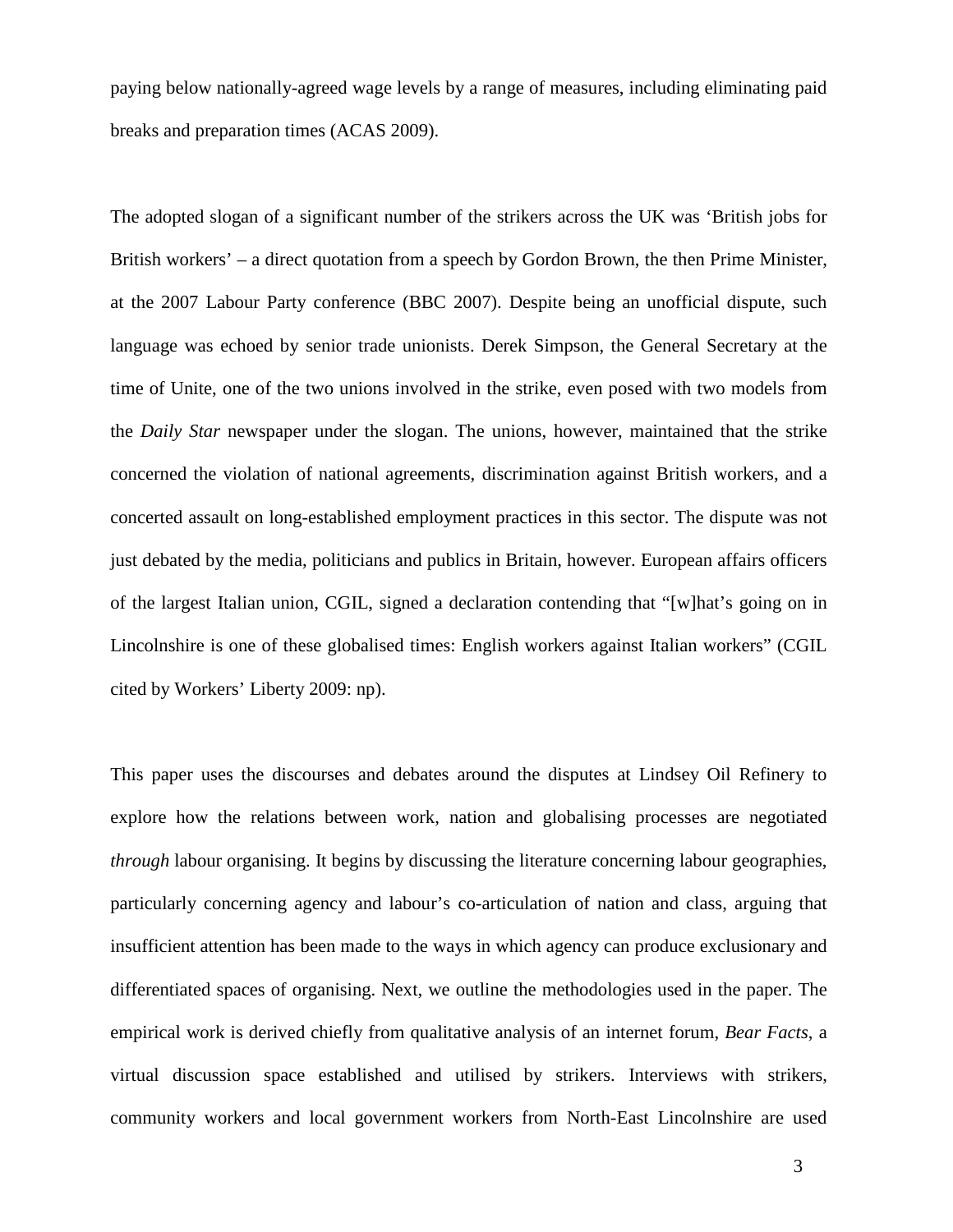alongside this online source in the empirical sections. The paper concludes by arguing that engagement with politically ambiguous struggles encourages labour geographers to take seriously the complex articulations and processes on which those struggles are grounded. Attention to the differentiated forms of labour agency and solidarity that these struggles bring to light provides opportunities to nurture forms of engagement that destabilise defensive exclusions, and foster grassroots labour internationalisms.

#### **Transnational Labour Agency, Globalisation, and Spaces of Organising**

Jamie Peck has recently argued that labour geography has declared "simultaneous commitments to labour's agency in the abstract, in normative terms, and in methodological practice" (Peck 2012: 109). Peck acclaims this "as a generative manoeuvre, setting in train a project with a militantly contrarian, if not radical mission." There is, he notes, no "possibility of mistaking whose side labour geography is on; in declaration and in practice it has argued the corner of what might be called *re*-organised labour" (emphasis in original). Peck's account, however, questions the terms on which agency has been mobilised through labour geography. He argues that the work of asserting and recovering forms of labour agency, whilst important, is not enough for a critical project. There is, he avers, the need to continue to probe the relational contexts and conditions through which labour geographies are constituted and to ensure that "structure and restructuring" do not become cordoned off as "analytical no-go areas" (Peck 2012: 110; cf Castree 2007).

The Lindsey dispute, during which workers and some union leadership figures mobilised around the slogan 'British jobs for British workers', presents a set of challenges to any unambiguous commitment to labour agency. It emphasises the importance of engaging with the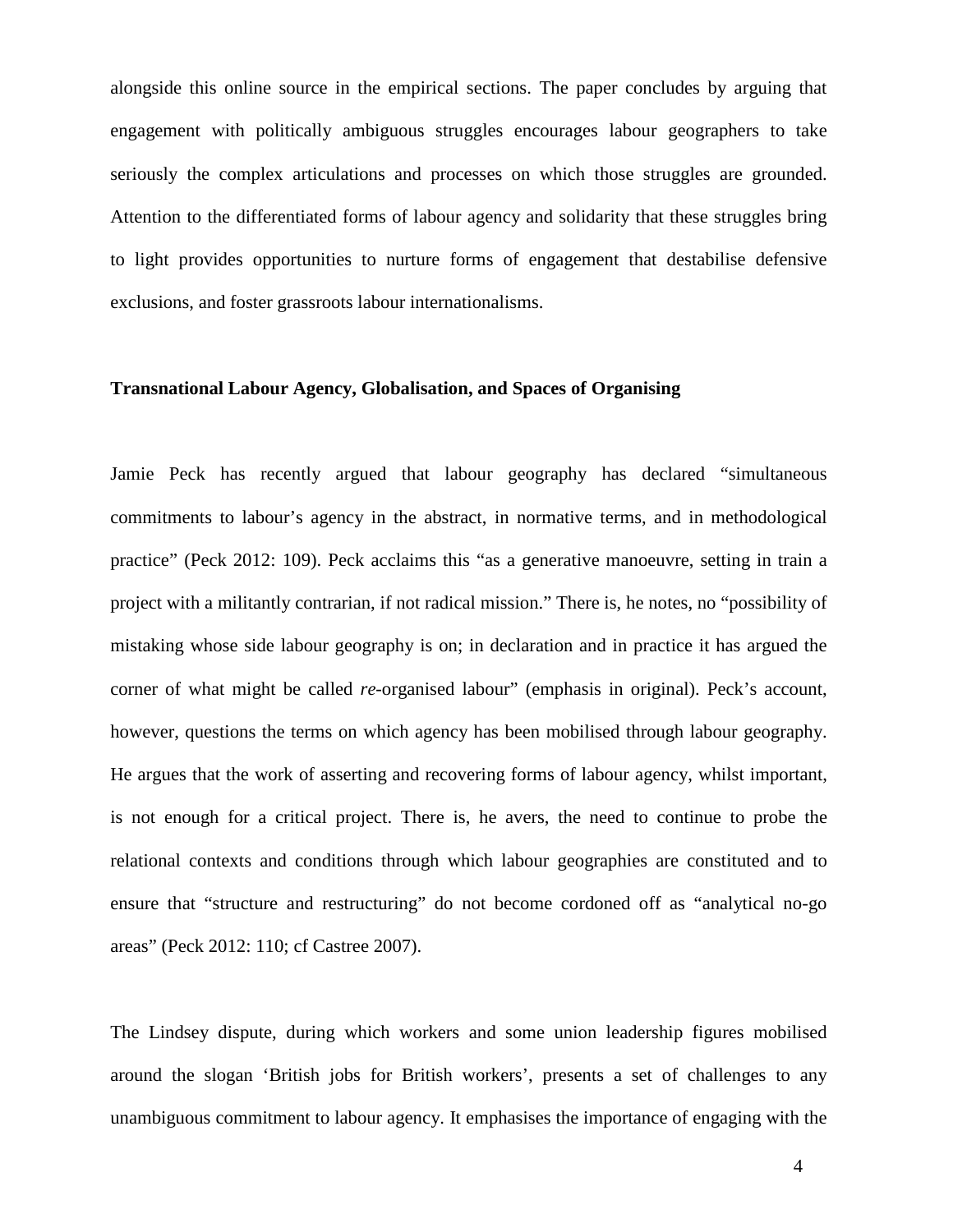terms and practices through which agency is constructed, and through which power relations within 'labour' as well as between labour and capital are produced. The nationalistic and, sometimes, racialised discourses and demands mobilised through the dispute emphasise that labour agency can produce exclusionary spatial relations between workers as well as challenging unequal geographies and landscapes of production. An emphasis on politically contentious and ambiguous struggles can, in this regard, be a key focal point of labour geography's efforts to interrogate labour practices and organisation, and promote genuinely solidaristic and transformative politics (cf Cumbers et al 2008; Routledge and Cumbers 2009).

Attention to the full spectrum of labour struggles is important because labour geographers have tended to write accounts which are broadly supportive of labour disputes and which engage with disputes that they broadly support (eg Castree 2000; Herod 2002). We are sympathetic with these approaches, and elsewhere some of us have contributed to this 'solidarity' approach. But the kind of sustained analysis advocated by Peck requires engagement with, and learning from, the range of expressions of labour agency and their outcomes. Engaging with the Lindsey disputes requires sustained attention to the exclusions, as well as possibilities, forged through collective labour action (cf Cumbers et al 2008; Routledge and Cumbers 2009). In particular, there is a need to think in more 'nuanced' terms about the character of worker identity and agency than has typically been the case in established work in labour geography.

Canonical work in labour geography has, for example, often been rather silent on the intersections between class, race and gender, although a number of studies have addressed such intersections (eg Carswell and Neve 2013; McDowell et al 2012; Perrett et al 2012; Wills 2009). Herod's account of dockers' struggles in New York, for example, overlooks how the negotiation of ethnic heterogeneity shaped the spaces of the International Longshoremen's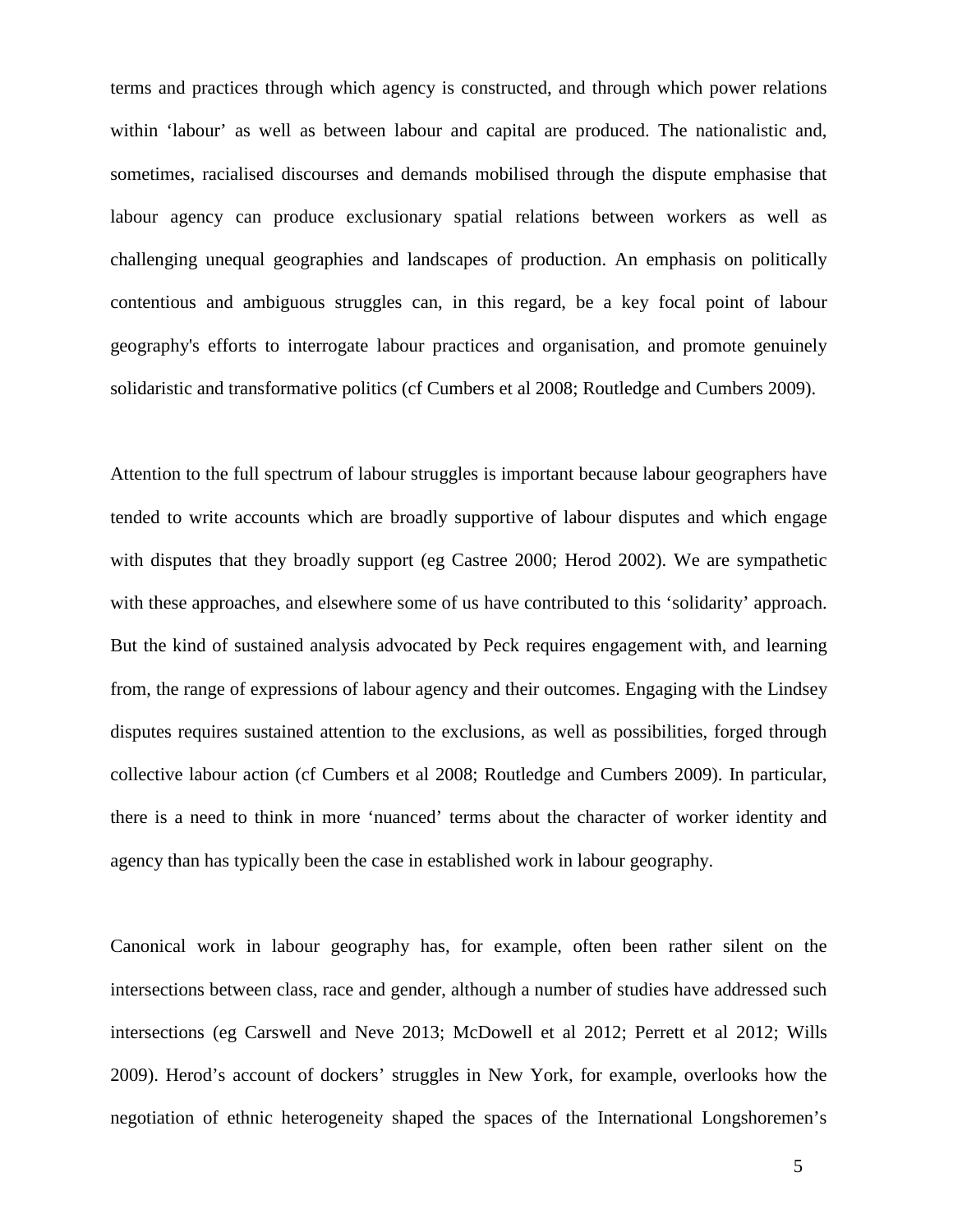Association (Herod 2002: 100). This account thus marginalises the struggles of African American longshoremen to challenge the exclusionary spaces of organising (see Davis 2002: esp. 143; Nelson 1988).

Recent work in labour geographies has, however, extended the sub-field "in novel and overlapping directions", including an engagement with "new domains of action" and "new modes of organisation" (Coe and Jordhus-Lier 2010: 31). Some of this emerging work has had a much greater sensitivity to the differentiated spatial and power relations constructed through organising practices. Thus Wendy Jepson has argued, in a discussion of the gendered spatial practices of farm worker unionisation, for an attention to the "production of differential spaces in the context of unionisation" (Jepson 2005: 698). She contends that doing so can foreground some of the "contradictions within labour organising, which may be defined by other identities such as cultural and gender identities". Buckley has usefully applied such a perspective to the geographies of construction labour. She notes that the "point of attending to questions about the politics of ethnicity and race, citizenship, class, or gender is not to map how such social axes are simply attributes attached to particular bodies" but to foreground how the production of space "can depend on the parallel production of complex inequalities and intersecting forms of social difference" (Buckley 2014: 5).

This paper builds on these approaches. We view the transnational labour mobility present in the Lindsey Oil Refinery dispute as linked to the role of global processes, such as subcontracting, in shaping experiences of everyday practices such as work. Global processes that connect disparate places and groups operate unevenly, producing profound inequalities and exclusions between and within localities (MacKinnon et al 2011). State re-regulation of labour markets is one example of how globalising processes operate unevenly to produce flows of labour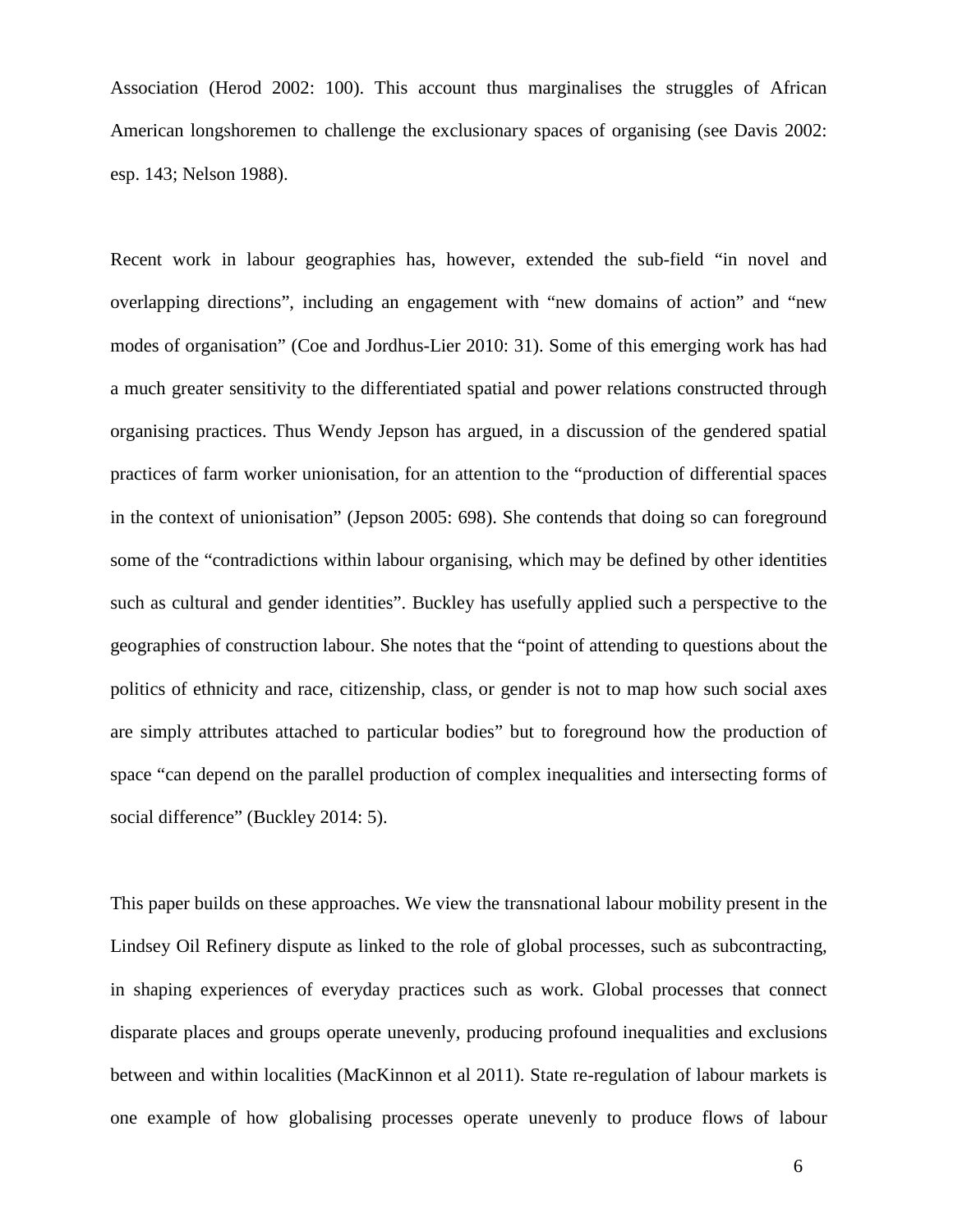migration, often to the detriment of pay and conditions in the labour markets of workers' origin and destination (eg Standing 2009; Wills et al 2010). We use the term 're-regulation' here, not to reify the state as functioning solely to regulate capital's excesses (Purcell and Nevins 2005), but to signal that one of the key issues at stake in the dispute was the operation of regulations and labour laws designed to ameliorate the uneven impacts of the deregulated EU labour market. Whereas accounts of contestation around 're-regulation' practices often counterpose a 'settled' or 'indigenous' workforce against immigrants, reflecting a rather binaristic spatial framing of labour geography when discussing the spatial politics of migration (Rogaly 2009; Wills et al 2010), we position collective labour organising as forged through multiple racialised, gendered, nationed and classed dynamics which are both constituted through, and generate, contested spatial relations (Hardy et al 2012).

In this regard we draw on Stuart Hall's term "articulation" to understand how classed and racialised formations can become co-constituted in particular spatio-temporal contexts (see Hall 1980: 338-9). For Hall, "race" can be "the modality in which class is 'lived', the medium through which class relations are experienced, the form in which it is appropriated and 'fought through'." This position, Hall emphasises, has "consequences in terms of the internal fractioning and divisioning within the working class which, among other ways are articulated in part through race" (Hall 1996: 55). Articulations are also constructed through gendered relations, especially in a male-dominated sector like construction where 'hegemonic' masculinities are pervasive (Datta and Brickell 2009; Buckley 2014).

The Lindsey disputes mobilised the 'British Jobs for British Workers' demand in a context where there has been a profound racialisation of discourses of class and nation among mainstream UK politics (Back et al 2002). Relations between globalisation and communities,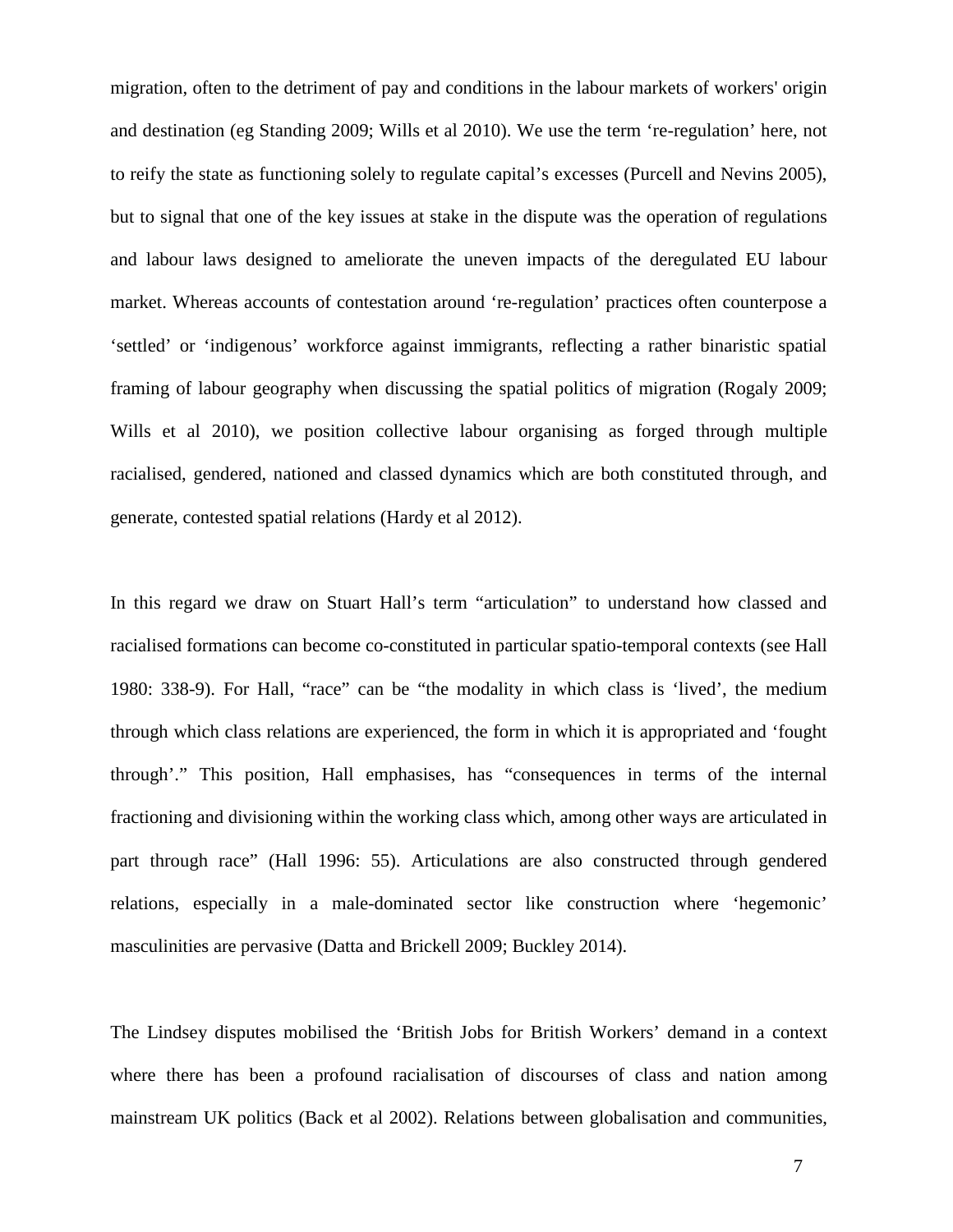then, have become politicised and mobilised in ways that foreground the nation. As Bates argues, "the slogans adopted by workers at oil refineries across the UK in January and February 2009 marked the continuation of a longstanding tendency in British politics for political actors to draw upon nationalist, exclusivist discourses to explain the problems associated with industrial and post-industrial capitalist society" (Bates 2012: np). This also emphasises, following Peck, the importance of understanding the conditions under which labour agency is constructed and forged (see Doucette 2010: 150).

In this regard it is useful to distinguish between concrete struggles, where workers and unions construct agency in particular ways, and at a more general level in which we can talk of labour agency as challenging capital through more potentially transformative, ongoing processes of radical class formation – practices that unite workers across or despite existing territorial and functional divisions of labour (see Cumbers et al 2008; Hardy 2009; Selwyn 2013). Despite localised initiatives that seek to progressively recast relationships between 'settled' and 'migrant' workers (eg Milkman 2006), in response to globalising processes such as immigration and outsourcing, workers and unions all too often develop responses which are exclusionary and rooted in nation-centric discourses of job protection against 'external' threats. Narrow nationalistic discourses – in this case "British jobs for British workers" – are doubly problematic for labour, first because it helps to divide rather unite workers across national boundaries, and second, because it allows the focus to shift away from employer tactics to drive down labour standards globally, to a more regressive nationalistic politics.

We understand these exclusionary organising spaces as actively constructed and entrenched through labour organising. We use the term *nationed* labour geographies to refer to the ways in which such grievances are actively formatted, generated and produced through exclusionary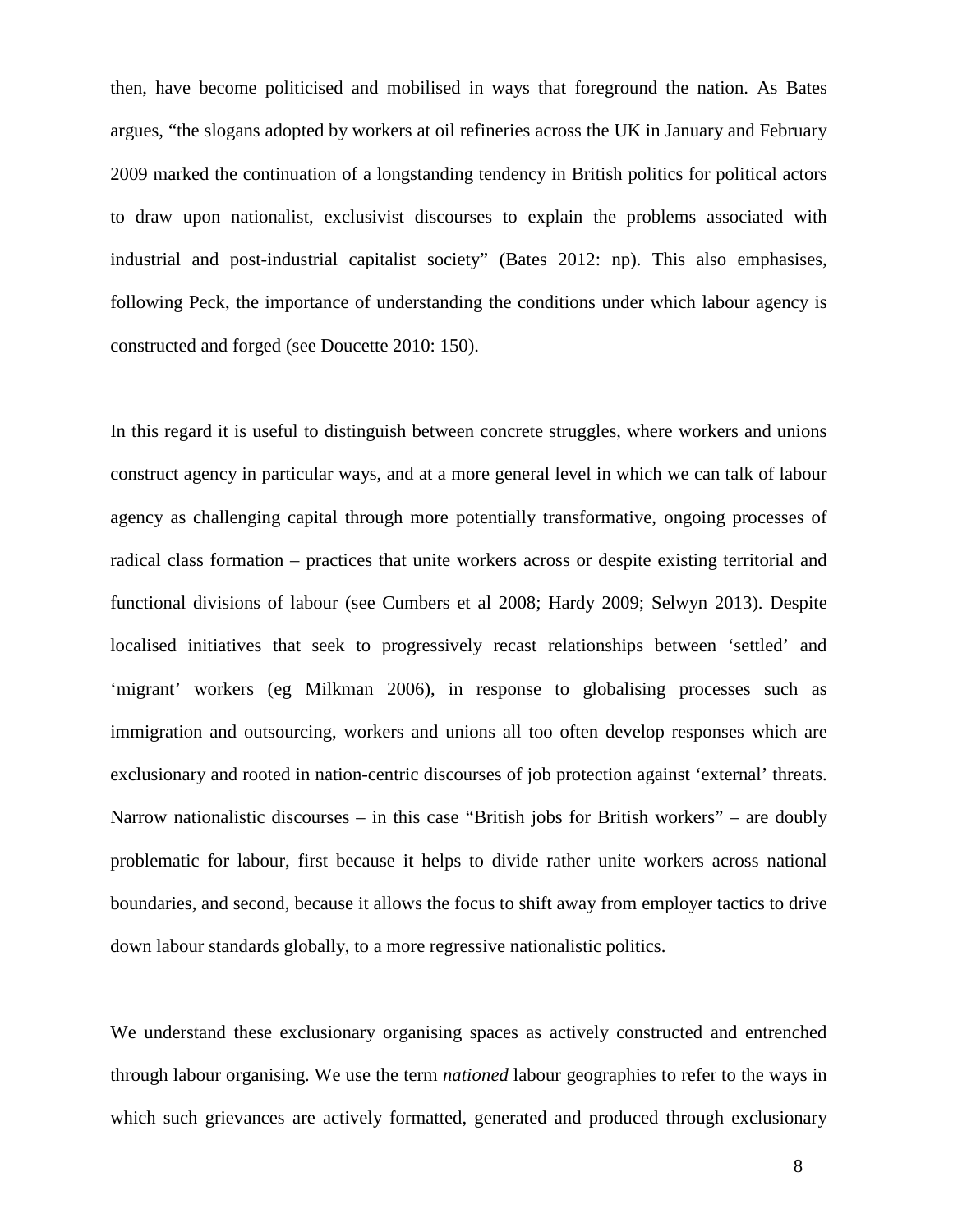articulations of the nation (cf Featherstone forthcoming). Through the remainder of the paper we engage with some of the different modalities of nationed labour geographies. We argue that such nationed articulations of labour grievances can be produced both through overt forms such as the use of the slogan 'British Jobs for British Workers', but also through everyday understandings such as articulations of construction site safety. This reflects the unconscious "banal nationalisms" (Billig 1995) that pervade public spaces, discourses and political organising. We engage with the more everyday articulations of nationality and work through drawing in depth on *Bear Facts*, an internet forum which was central to the organisation of the strikes.

## **Researching Labour Struggles Online and Offline**

A central element of the strikes was the use of online and mobile technologies to co-ordinate their efforts and disseminate information between often remote, rural parts of the UK. The interface between the material and virtual world is therefore an important locus for understanding the resonance and purchase of everyday forms of nationalism on organising strategies and cultures. In particular, we engage with *Bear Facts*, an internet discussion forum established in November 2008 by a group of engineering construction workers. The forum was designed to facilitate discussion and information-sharing within this mobile workforce, and became a hub of activity during the strikes. Since the largest forum in the sector, *UK Welder*, was strictly moderated, and monitored by employers, the worker-run *Bear Facts* forum became an important mode of communication, integral to the operation of this unofficial dispute.

This paper draws on what has variously been called a "passive" (Holt and Copes 2010: 634) or "observation" (Bainbridge 2000: 57) online ethnography, in which the researchers do not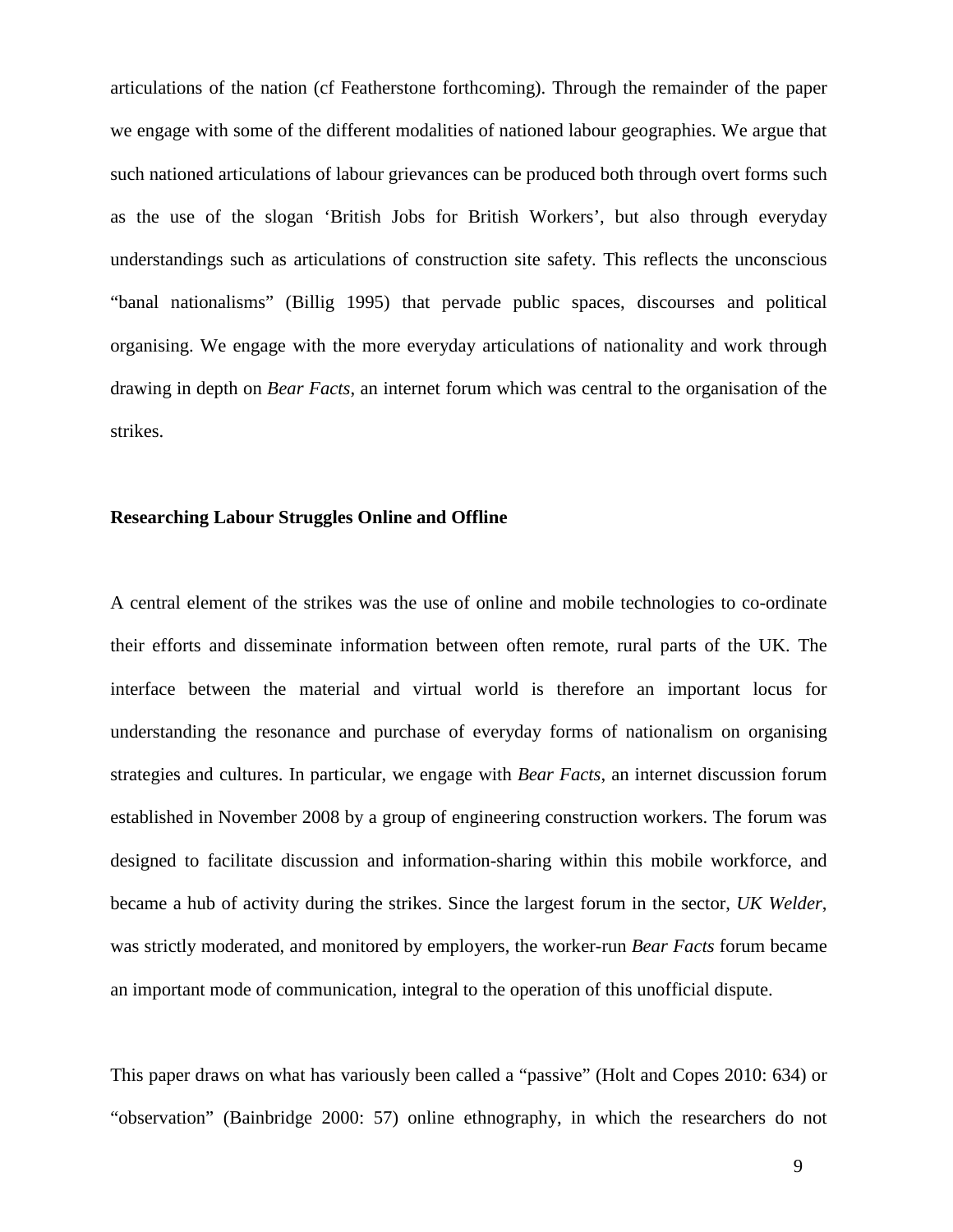interact with forum members, instead viewing existing forum content as the empirical data. Analysis was undertaken on more than 200,000 words of relevant discussions on workplace strategy, politics and strike co-ordination between December 2008 and July 2009 – the period beginning shortly before the 'British jobs' strike, until the end of a second wave of strikes across the industry in June 2009. The forum offered an opportunity to trace the real-time development of relationships and discussions, and how strikers developed their politics and strategies through individual and collective "cybernarratives", "grounded in the everyday lives and biographies" of the strikers themselves (Denzin 1999: 108).

This "digital archive" (Rogers 2013), run, populated, and controlled by workers themselves, can shed light on the internal workings and dynamics of the Lindsey strikes. However, taken out of context this archive is problematic, as it constitutes only one – albeit crucial – space of organisation and communication, and privileges 'readable' digital content over all else (Rogers 2013). As such, this online research was conducted alongside in-depth interviews with strikers, and several community and local government workers in the local area, allowing us to triangulate between these different spaces in order to more effectively understand the significance of the strikers' actions.

Engagement with *Bear Facts* allowed us to engage with the ways in which strikers and workers talked about the relationship between work and nation. Detailed discussion of such 'talk' has largely been absent from existing work on the disputes (see Barnard 2009; Gall 2012; Meardi 2012). The paper also draws on interviews conducted with key figures in the dispute and on various documentary sources including speeches by prominent union activists. As Parr (2003) argues, it is important not to construct artificial binaries between 'real' and 'virtual' worlds, and this paper explores the generative traffic between them. In this sense, engaging with the *Bear*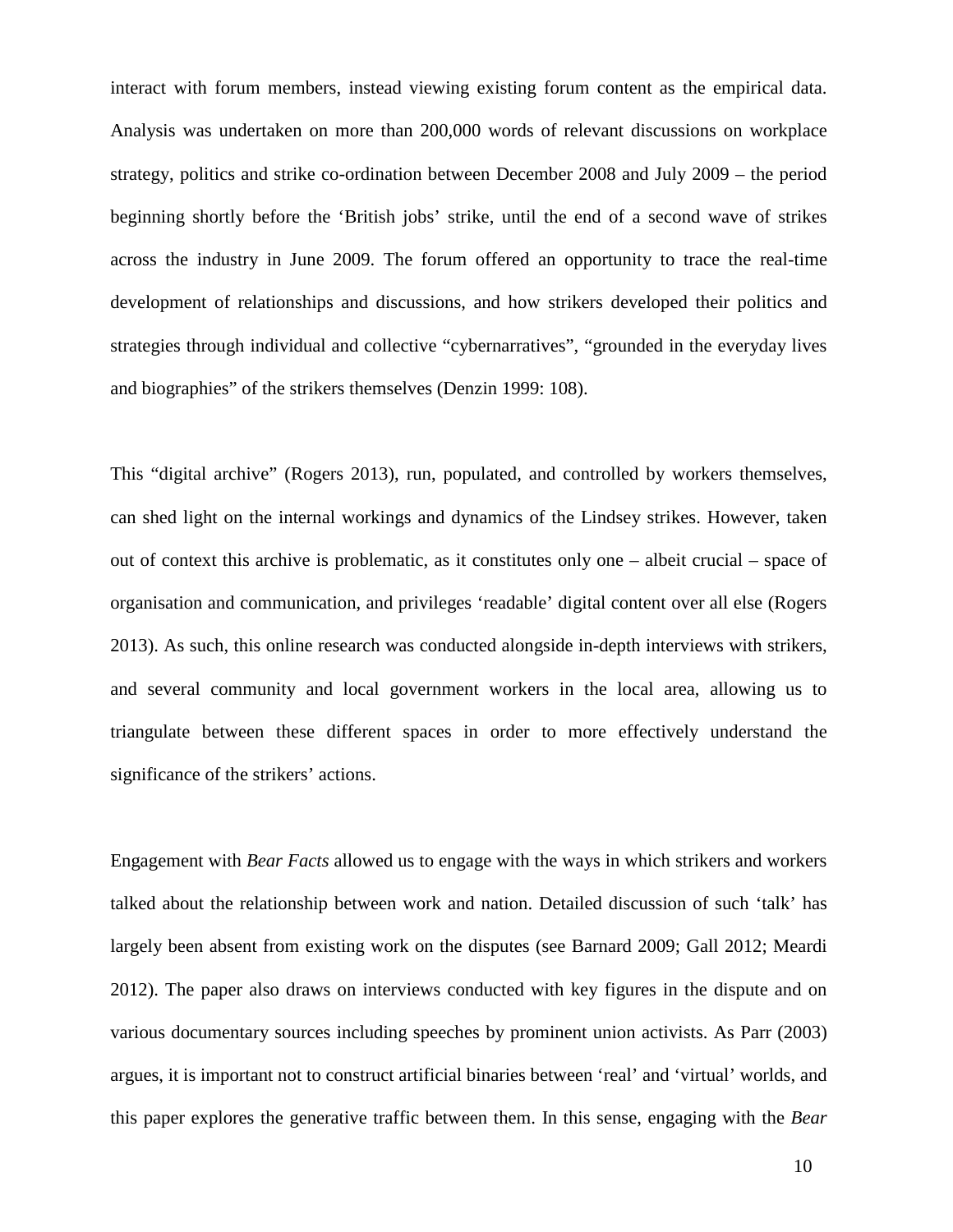*Facts* forum also draws attention to underexplored techniques and practices which are increasingly important in shaping the spatial relations produced through labour organising strategies (see Lee 2010).

Despite the possibilities that online research offers, a number of challenges present themselves. The public anonymity afforded to participants on web forums makes it both harder to identify genuine strikers and harder to assess the impacts of public scrutiny on the nature and content of debate. The former is relatively straightforward in most cases, since other messages written by the forum member offer an archive of contextual factors that help verify a member's employment in engineering construction, such as technical knowledge, real-life friendships with other forum members, and other personal narratives and accounts.

The effects of the forum's public nature, however, are more difficult to 'measure'. Shortly after *Bear Facts* was mentioned on the BBC current affairs programme *Newsnight*, the site administrator issued the following warning:

Our website has just [been] shown and discussed in detail on Newsnight. We are obviously now of high focus and we need to make sure that what is posted on this site couldn't be seen as Racist or Illegal. ('Administrator' 2/2/2009)

It is not possible to identify the extent to which this – and a recognition among forum members that non-strikers could join freely – affected the content posted on *Bear Facts*. In our analysis, we have ensured that quotations used in this paper are corroborated or agreed with by other members elsewhere on the forum. Likewise, it is not possible to ascertain through the forum content alone how representative it is (cf Hardey 2004: 194), in relation to the broader mass of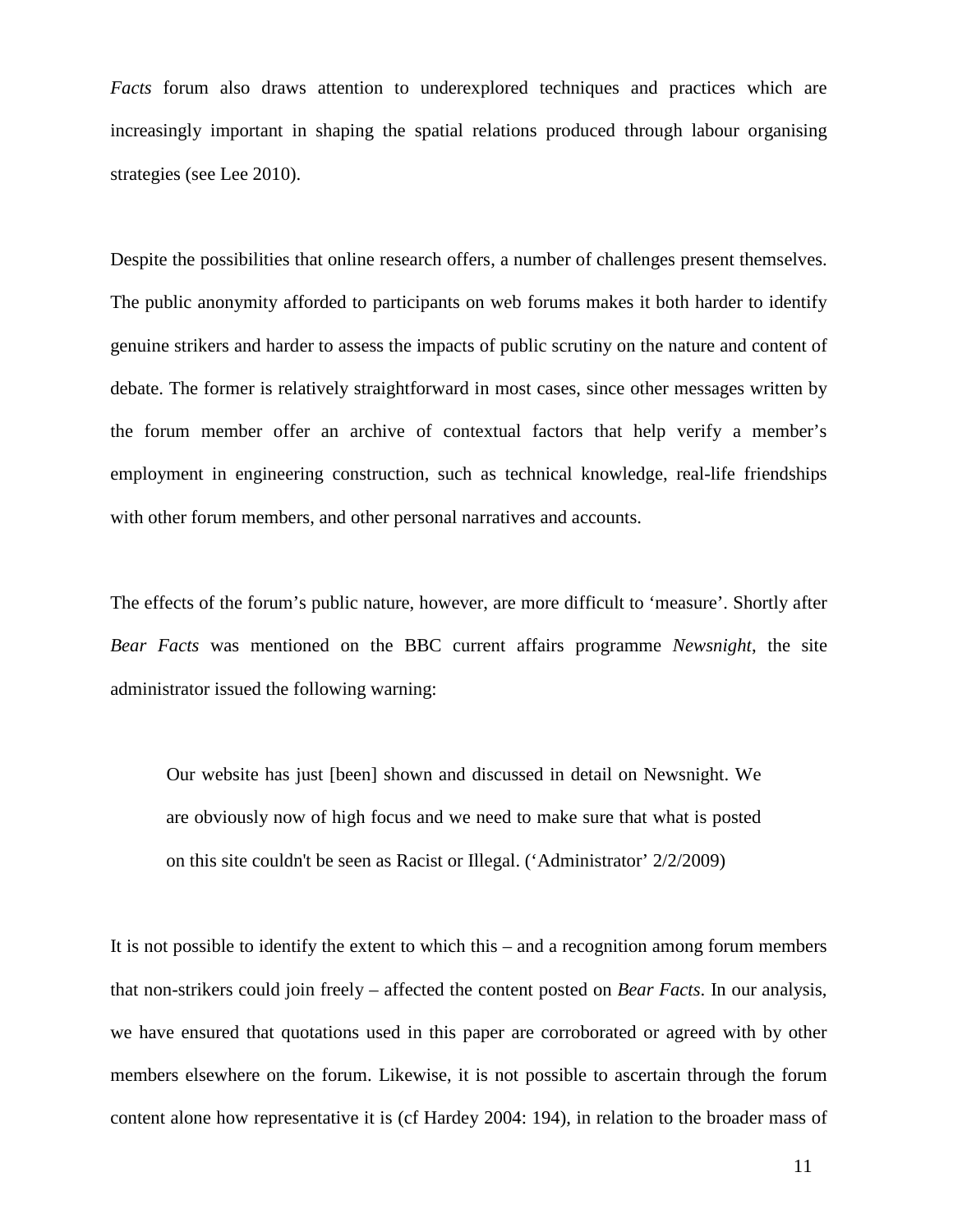strikers, especially since a number of forum members noted poor internet access and computer literacy among the strikers. However, the widespread presence of the website's address on placards around the UK suggests that it held some traction among the strikers. Despite the complexities presented by online research, this approach offers important possibilities for exploring the informal agency and discursive practices workers for future work in labour geographies. In what follows, we argue that the rapid proliferation of strikes at engineering construction sites across the UK in January and February of 2009 were decisively shaped by the mobile practices and connections of construction workers. The linkages and solidarity actions that quickly emerged were facilitated by networked technologies at the workers' disposal, including the *Bear Facts* internet forum and mobile telephones.

#### **Exploring Work, Nation and Globalisation**

# *Constructing Unofficial Spaces of Organising*

The dynamic spaces of organising during the Lindsey dispute are given vivid expression through the account of one activist involved in the strike:

[Y]ou put it on *Bear Facts*. You get the, one of them [picking up his mobile phone]… Now that then spreads like a bush-fire, and within an hour everybody knew what was happening, at Saltend, from Glasgow, you name it, it just went country-wide 'cos everybody got text messaging. So we got organised with text messages, got organised with emails. (Union activist interview, July 2010).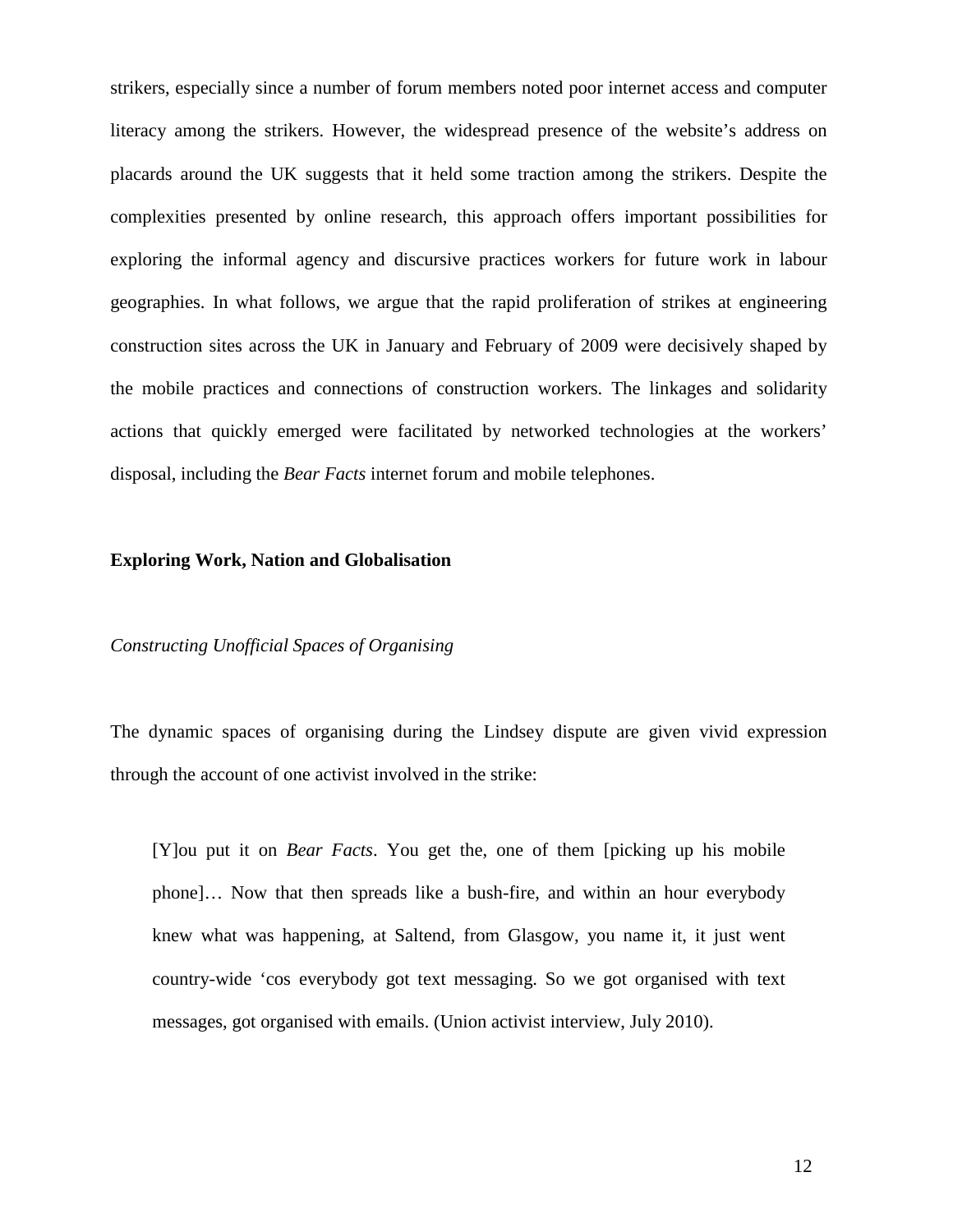This account emphasises that this was not an isolated local strike but quickly garnered significant translocal solidarities. These linkages also constituted spaces of organising that were on the whole unofficial, illegal, and outside the formal remit of trade union organising, though numerous shop stewards were sympathetic and/or involved (cf. Barnard 2009). The ability of the workforce to mobilise by quickly escalating the strike to the national scale in a strategically important sector was crucial in bringing the dispute to the forefront of mainstream national politics. It also highlights how workers are not place-dependent but can exercise their own spatially dispersed networks to support ostensibly local disputes (Cox 1998).

The two main unions at Lindsey, Unite and GMB, had been in negotiations since November 2008 regarding concerns over hiring practices. Shop stewards "often (unsuccessfully) advised against walkouts and their continuation because they were advised, in turn, by [employed union officers] that to do otherwise would be to act outside [union-negotiated contracts]" (Gall 2012: 419). Various commentators have suggested that the unofficial character of the dispute, and a lack of involvement from union leaderships partly for legal reasons, contributed to the spread of the 'British Jobs for British Workers' slogan (see Gall 2012; Gibson 2009; Meardi 2012). Strike committee member Keith Gibson contended that a "vacuum" was created when the original shop stewards' committee resigned, "perhaps following instructions from their union Unite ... to stop the union becoming legally liable for the unofficial strike action of their members" (Socialist Party 2009: np). Thus, the legal landscape of UK industrial relations had a considerable influence on not only the growth of networked organising practices among the strikers, but also the power relations between union membership and leadership.

The Lindsey dispute was related to a chain of previous unofficial actions responding to similar grievances. For example, a dispute at South Hook in Wales, over the employment of Polish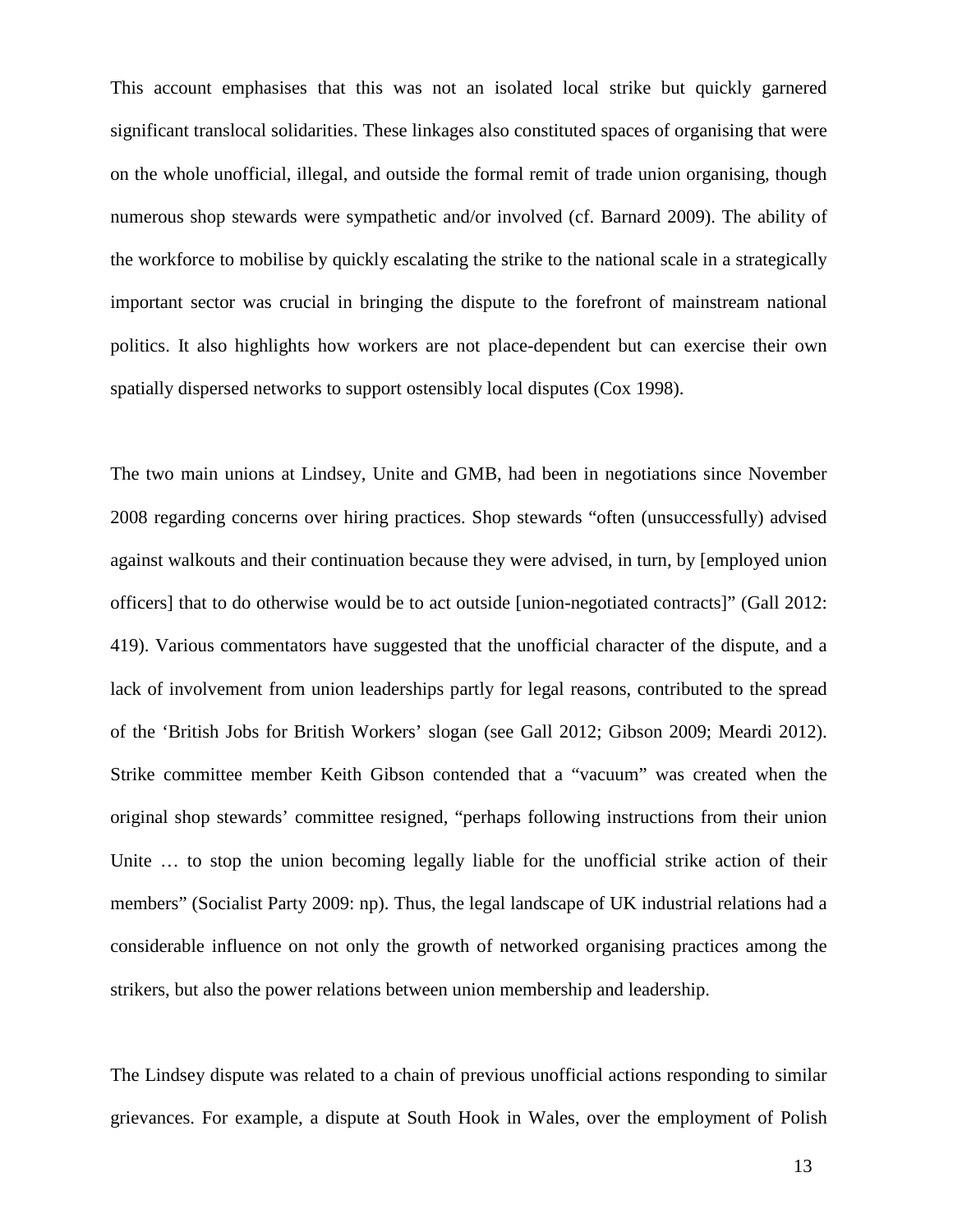workers at lower wages than domiciled workers**,** involved 250 workers in May 2009 (Gall 2012: 416), and 2,700 workers were involved in solidarity actions. Solidarity actions and strikes for the Lindsey dispute took place here, alongside a large number of others at facilities around the UK (Barnard 2009: 250), involving up to around 4,000 strikers.

The Lindsey strike then, was not an isolated dispute, but part of industry-wide unofficial organising strategies that drew on long-standing cultures of organising in the industry, which employers had targeted through widespread blacklisting campaigns (Ewing 2009). A recent dispute at the site of a new power station in Staythorpe, Nottinghamshire, for example, was regularly discussed on *Bear Facts* and widely considered to have laid the groundwork for the Lindsey strikes. Shortly before the first Lindsey walk out, workers talked of the dispute at Staythorpe – concerning a Spanish contractor on a UK site refusing to employ British workers – as signalling the beginning of a much broader national campaign over access to UK construction sites. One shop steward declared:

I will be sending a large contingent of members to give support to the brave men at Staythorpe [at an upcoming demonstration]. Make no bones about it, this is going to be a fight for the future of this industry. ('Standupandfight', Bear Facts, 15/1/2009)

When the first Lindsey strike began, some workers drew direct links between the situation at Lindsey and Staythorpe, with one worker declaring that Lindsey was "Staythorpe number two" ('Proudplater' 28/1/2009) and another reminding strikers of "the place where the current dispute possibly began: Staythorpe" ('The Gaffer' 31/1/2009). Relational connections to other sites were forged by workers as means of generalising the specific, localised struggle at Lindsey through common concerns and experiences elsewhere.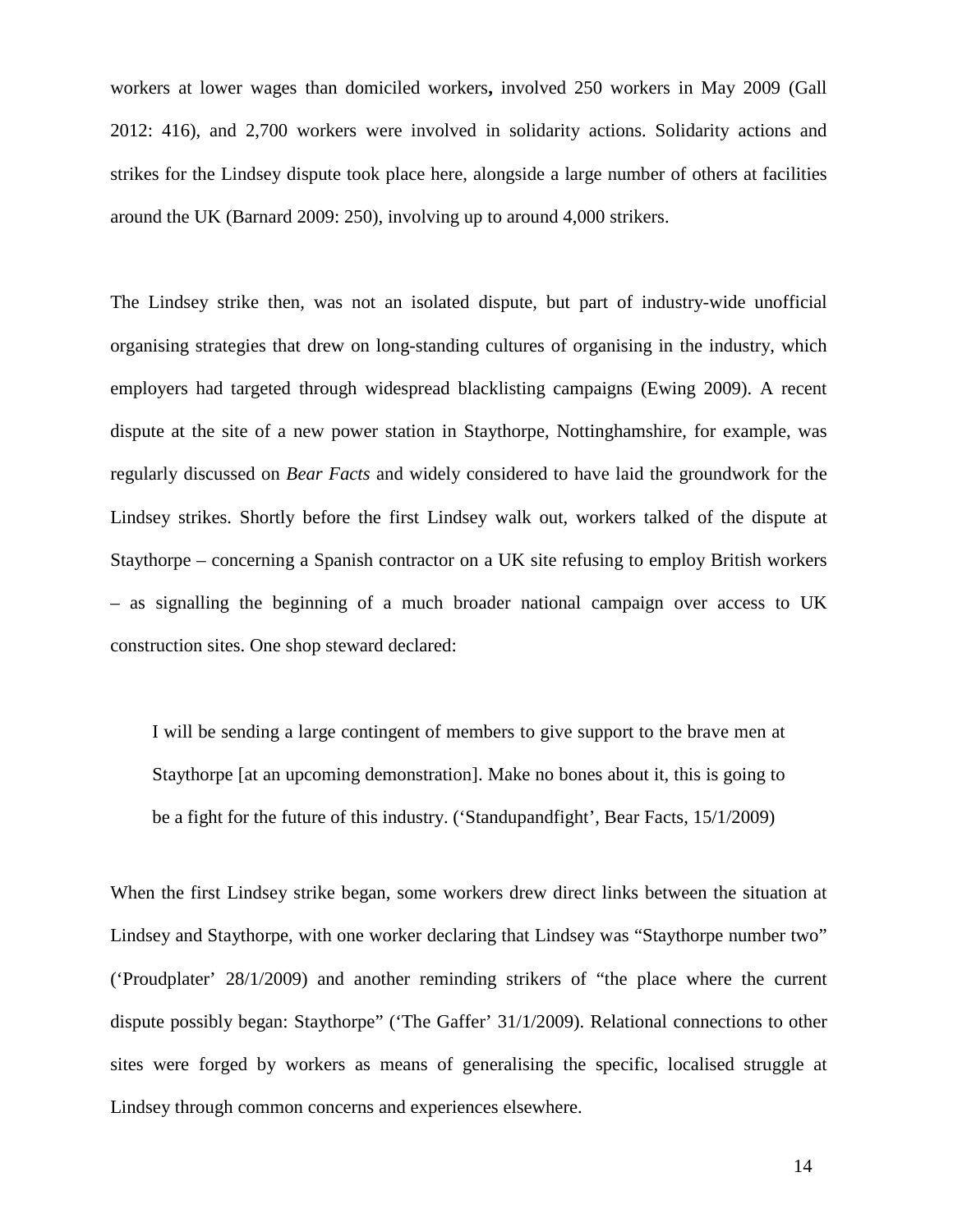While there were specificities and local contexts in the different disputes, the key grievance concerned the perceived malfunctioning of regulatory mechanisms, while seeking to defend and re-assert the importance of existing bargaining agreements. The UK engineering construction industry is covered by the National Agreement for the Engineering Construction Industry (NAECI) (NJC 2007). This agreement "determines the pay and conditions for workers at all major engineering construction sites in the UK" (ACAS 2009: 3). While signatories to NAECI are technically voluntary, it has considerable strength in the industry, embedded in long-established practices and traditions of labour relations whereby workers are employed on successive short-term contracts to guarantee forms of employment stability (Gall 2012; Cumbers 1994).

An independent report into the Lindsey strikes notes that a "major source of tension underlying this dispute is the Posted Workers' Directive (PWD) and its application to construction work carried out in the UK" (ACAS 2009: 6). The European Union's PWD was designed to ensure that migrant workers were subject to the same minimum standards of employment as citizens of their host country. While these measures are ostensibly designed to protect the rights of migrant workers, their effects can be more complex. The PWD is linked to the ways in which WTO-led neoliberal conventions have been applied through particular understandings of the regulation of labour mobility (Barnard 2009). These regulations have been incorporated into UK legislation in "extremely neoliberal" ways (Gall 2012: 426). The UK government interprets these minimum standards only to apply to the minimum *legal* obligations of employers, such as the National Minimum Wage, representing significantly lower standards overall than the minimum conditions under NAECI. The Lindsey dispute is one of several cases in which the PWD has been used to justify the undermining of collective agreements and established working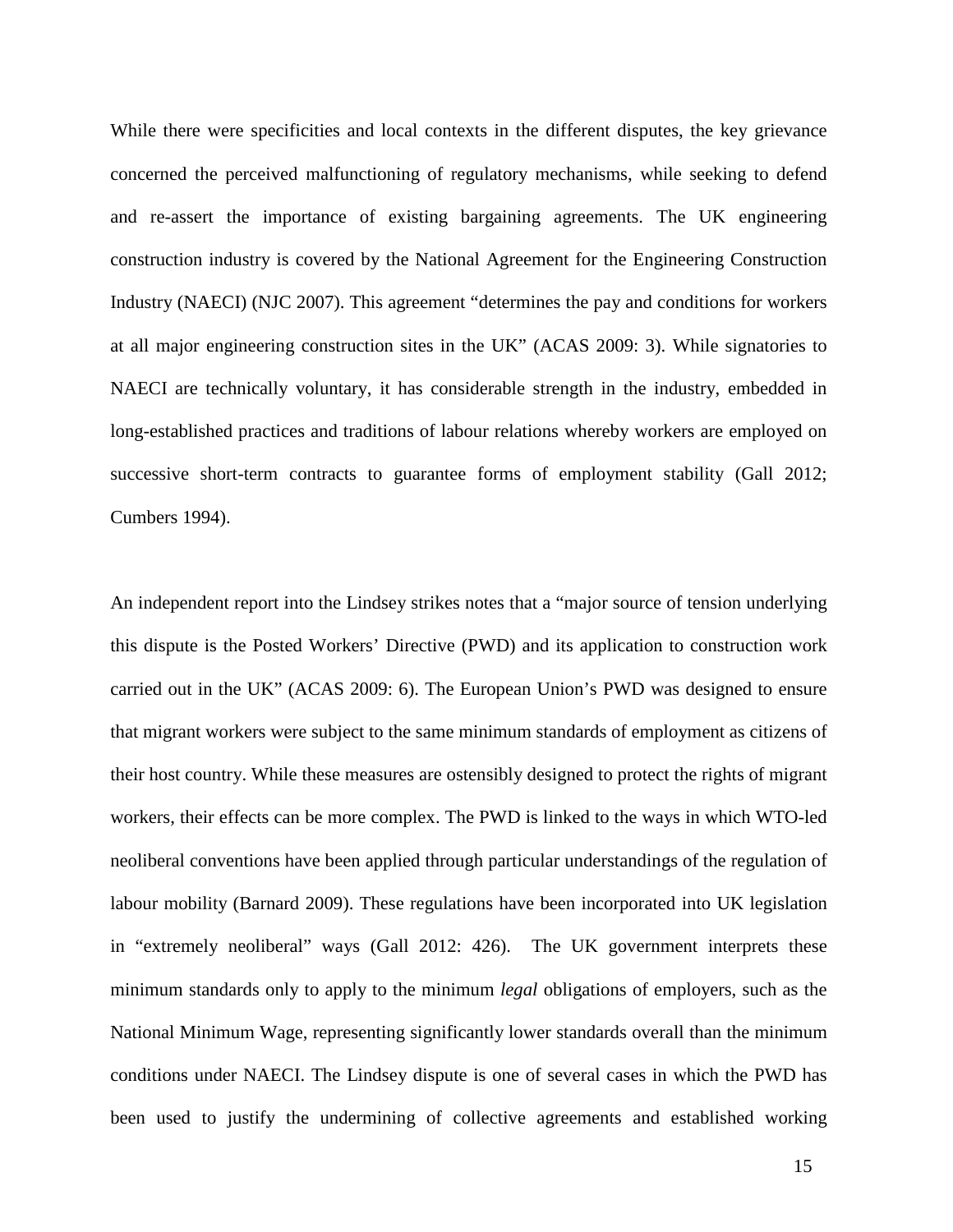conditions (Ewing and Hendy 2010; Meardi 2010). Interestingly, other PWD-related disputes have mobilised similar rhetoric to the Lindsey case. Thus some Swedish construction workers mobilised around the slogan 'Swedish laws for Swedish workers' during a dispute over the use of Latvian workers by Laval to construct a school in Stockholm (Woolfson and Somers 2006).

It would, however, be problematic to construct the Lindsey strikes as a simple case of a bounded "militant particularist" struggle of 'local' workers counterposed against hyper-mobile companies (Harvey 1996; Williams 1989). Unlike the relatively low levels of qualifications and mobility of most settled locals near the Lindsey refinery (ONS 2001), the majority of the engineering construction workers who led the disputes at the Lindsey Oil Refinery were highly qualified and usually very mobile. Jobs on complex engineering projects require a high level of specialisation and, while jobs were often precarious and short-term, the higher-skilled roles were relatively well-paid. Demand for these specialist skills has led to the creation of a (mostly male) workforce that travels between short-term contracts. This mobility is not limited to the UK, and their jobs sometimes take them across Europe and beyond. The strikers also included locally resident Polish workers (Meardi 2012: 113). This mobility challenges the dichotomy that has structured some articulations of labour geography where a mobile, footloose capital is counterposed to more settled organised labour. The density of infrastructure, supply routes and grounded connections in sites such as Lindsey and the Immingham docks on the river Humber suggest there are particular ways in which transnationals become dependent on particular sites (Jones et al 2010). As Anderson argues, transnational corporations "might be understood not only as a series of competing flows, but also as an assemblage of sedimented powers, some of which cohere into scales such as national employment systems and workplace cultures and which constitute both blockages and potential points of leverage" (Anderson 2009: 962).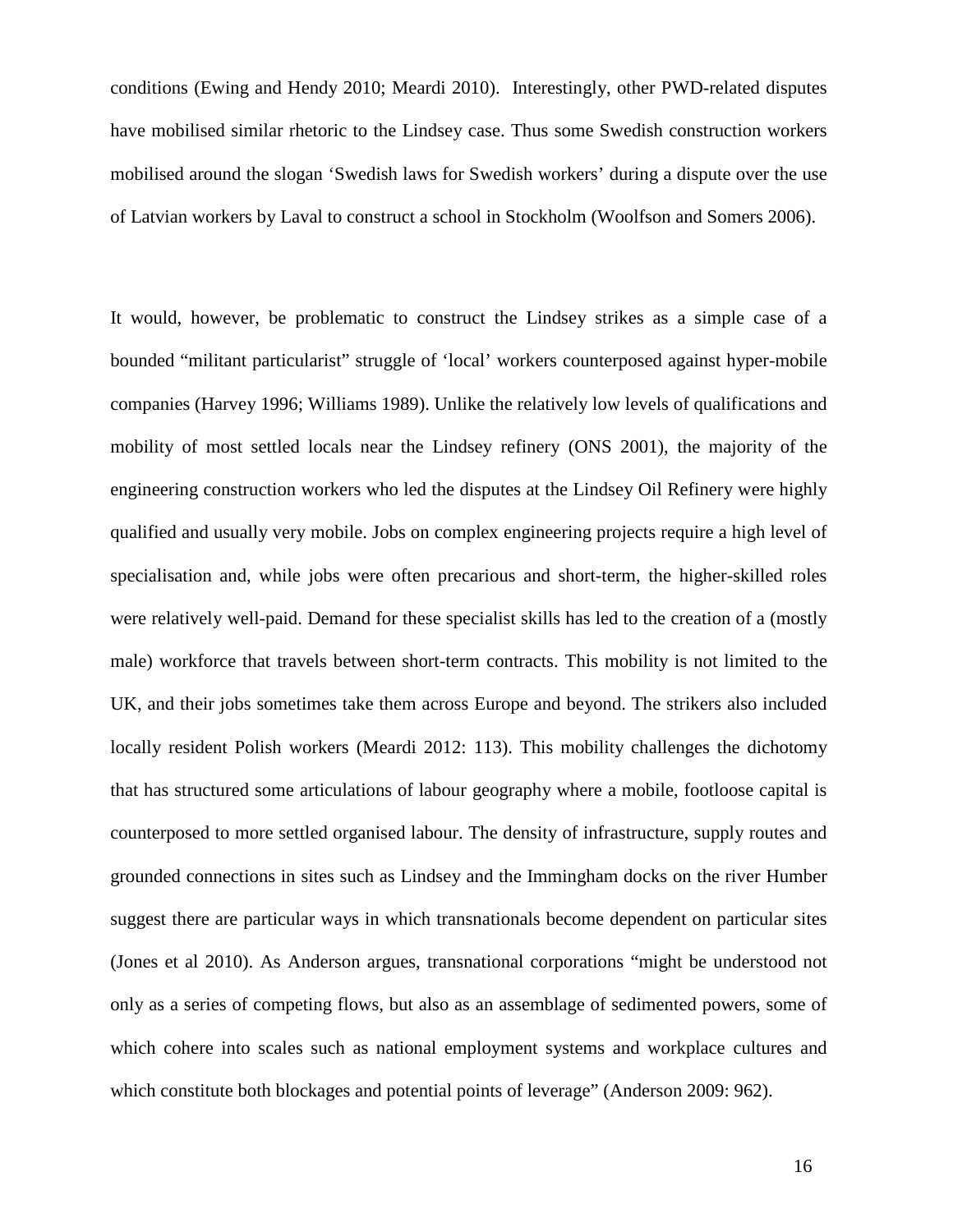Indeed, strikers at Lindsey and across the UK were afforded the ability to organise partly as a result of the mobile and networked nature of the engineering construction industry, which has allowed strong translocal solidarities to emerge, contrasting with place-based worker collectivities. Short-term contracts in often remote locations, and reliance on the specialised skills of a relatively elite section of the construction workforce, have necessitated mobility as a means of securing employment. Moreover, the growth in mobile telephone and internet technologies further facilitated the development of networks of communication, friendship and mutual aid among the workforce. While "your ancillary-type workers, your labourers… would be recruited from the local community[...,] a travelling core-skilled workforce" from different companies would travel to a site and often live together in local accommodation during a contract, often maintaining communications links after its completion (union activist interview, July 2010). Thus, the effective grassroots organisation and networking of the strikes was linked to the mobility of most of the workers involved. This emphasises how agency and solidarity was constructed through a workforce that had built up deep connections over time, despite being relatively dispersed and fragmented – spatially contrasting with the localised concentrations of collective action one might expect in labour struggles, which stress strong ties to particular place-based occupations (Harvey 1996).

Various forms of mobility were deployed during the disputes. Unemployed construction workers from Grimsby, for example, joined the protests to "help swell the ranks of the protesters at the Lindsey site" (Barnard 2009: 248). A later series of wildcat strikes at Lindsey that spread across the sector in June 2009, heavily influenced by the tactics of the first strikes, was the first significant dispute in Britain since the 1984-5 miners' strike to see concerted use of 'flying pickets'. A striker recounted that "we had about thirty sites […]. We sent out pickets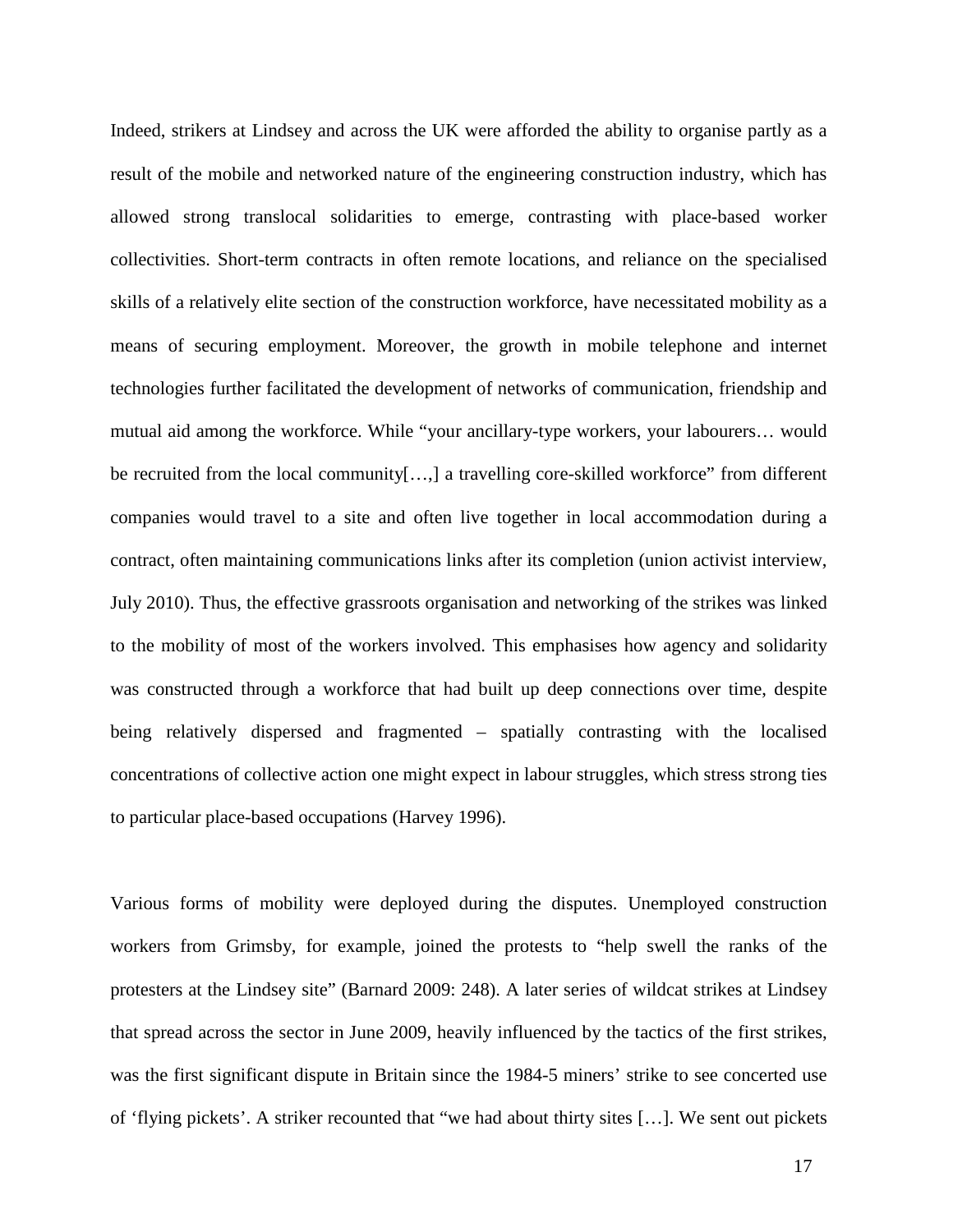around the area of Lindsey Oil Refinery. We sent out pickets in the Midlands, and there was also lads in Wales doing picket duty for us. This is the first time we've seen pickets going out from a dispute for thirty years" (Gibson 2009: np). Gibson's testimony emphasises how such spatialities were key to mobilising in ways that circumvented union hierarchies and the legislative constraints under which they operated. A key tension, however, concerns the ways these grassroots, effective spatialities of organising cohered and found resonance through the slogan 'British Jobs for British Workers'.

#### *'British Jobs for British Workers': Nationed Articulations of Labour Grievances*

The 'British jobs for British workers' slogan was central to the notoriety of the strikes (eg Legrain 2009; Sunderland 2009). From the outset, however, representations of the strikes were fraught and contested. Early BBC news reports cut a statement by a striker complaining about segregated work conditions to make him appear racist, reporting the striker as saying "These Portuguese and Eyties [Italians] – we can't work alongside of them". The full quote, while using language which is politically incorrect but "not necessarily offensive" (Meardi 2012: 112), clearly has a very different meaning. He continues, noting that "we're segregated from them. They're coming in full companies" (cited by Gall 2012: 423). The BBC was forced to apologise for this depiction, but the incident emphasises how the media portrayed the strike in particular racialised and nationed ways (Holmwood 2009) to achieve a certain discursive construction of the strikers' motivations.

The demand was articulated in a range of ways among strikers, and was debated extensively, eventually leading to its abandonment by many involved. That the identification of certain jobs as British seems to have been crucial in uniting the workforce and 'branding' the struggle in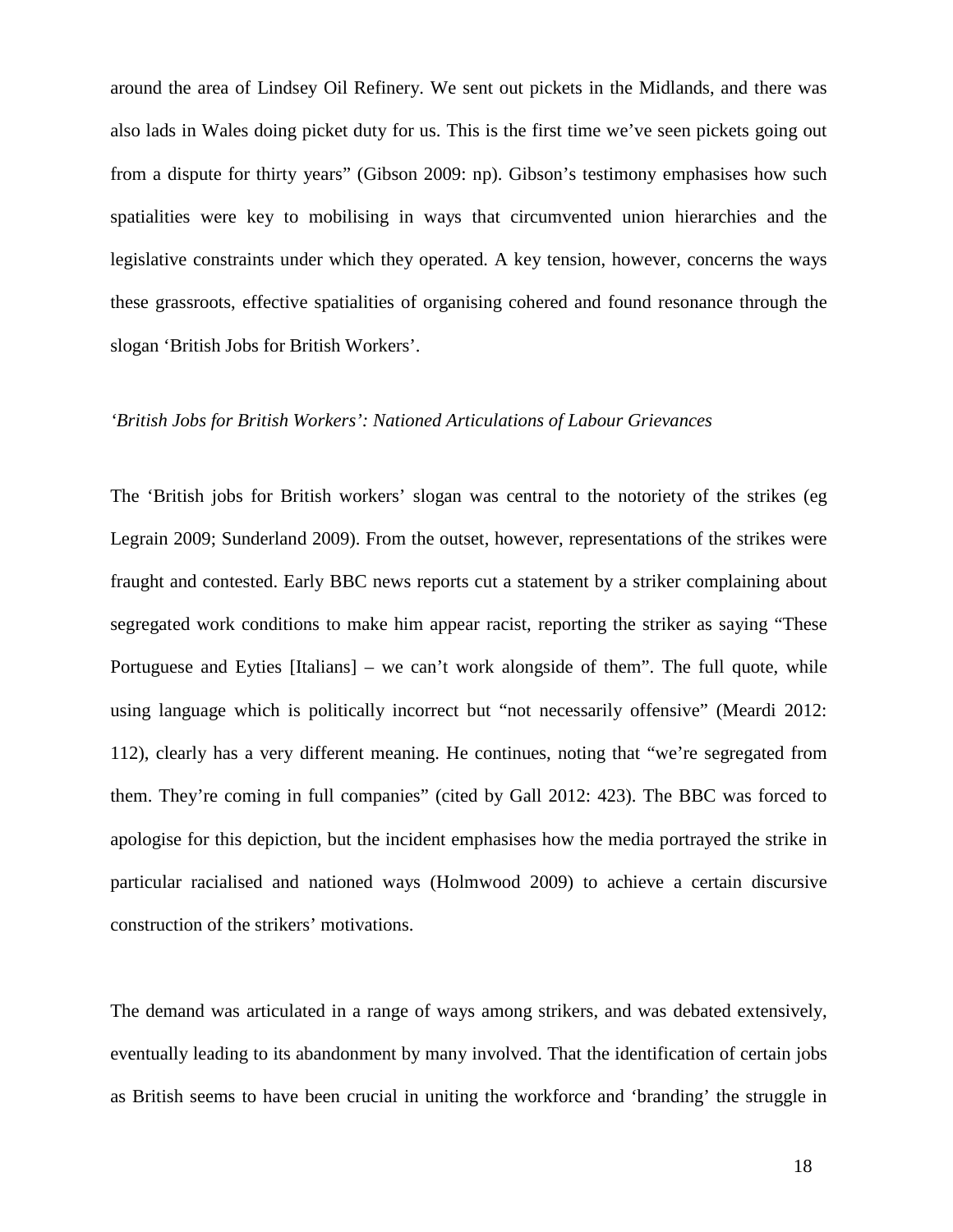popular discourses, however, gives a sense of its resonance. The range of different interpretations and articulations of the slogan can be illustrated by debates on the *Bear Facts* forum and beyond. Some strikers argued that they were simply throwing the phrase back at Gordon Brown, forcing him to 'eat his words'. Some called for Brown to "honour his promise" ('Philadelphia' 30/1/2009), and "to defend the fundamental right to access employment in their own country" ('standupandfight' 1/2/2009). It is clear, however, that anger or resentment towards 'foreigners' in general was a motivating factor in some strikers' participation. In one example, 'Rigger' conflated the present struggle with a deeply racialised vision of 'foreigners' as an amorphous mass, declaring:

I th[i](#page-38-0)nk they should fuck [sic] off back home and take their sponging gippo<sup>i</sup> families with them. […] My family has fought in world wars for this country, and I bet they didn't do it so we could be shafted by ethnics and eastern Europeans. (22/3/2009)

Although this was a minority opinion, 'Rigger' was not alone, and the overwhelming concern among activists online and on the picket lines to combat accusations of far-right support among the strikers was an indication of the presence of this very small but vocal minority. Combined with a flood of images in the media of strikers displaying English flags and Union Jacks, attitudes such as this served to confirm the fears of many potential supporters about the dubious politics and motivations of the strikers.

Whereas the nebulously-defined 'British jobs' slogan was an effective means of gaining quick media exposure when the strikes first began, some activists quickly acknowledged its problematic connotations and sought to back away from it. "[A]fter a week outside LOR,"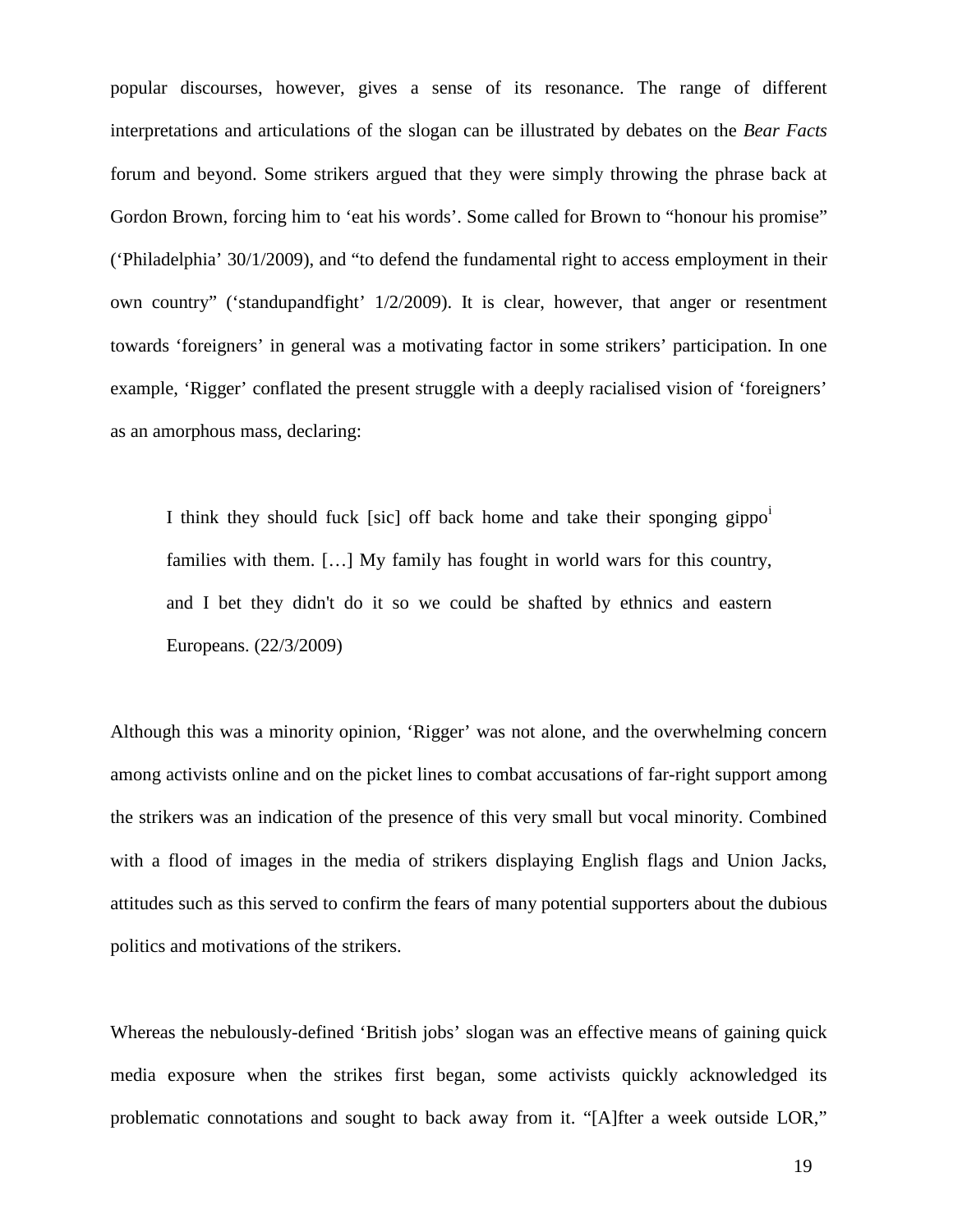some strikers were "getting sick" ('Neil' 12/2/2009) of the slogan and the Union Jacks that accompanied it. Although 'Neil' was in the minority at this early stage, others alternatively offered that strikers should "add a footnote to it like 'Equality for all'" ('weststreet' 11/2/2009) in order to soften jingoistic undertones. Another forum member directly challenged the above quotation from 'Rigger' as "the type of nationalist crap u can expect to read on a BNP [British National Party] leaflet" ('Gibbo' 19/5/2009).

Activists also contested racist imaginaries on picket lines, and far-right BNP members who sought to exploit the strikes were turned away, as one striker explains:

I said [to a BNP activist] "I'm asking you to leave". So this fella says "what happens if I don't?" So I said... "there's 2000 reasons behind me why you should go, because… they're not gonna be as hospitable as I am". (Union shop steward, June 2010).

This same respondent also emphasised how he used connections with officials in the GMB union to circumvent a racist discourse developing around the dispute:

I fetched [the union general secretary and a press officer]. I got them involved 'cos… it was starting to look like it were racial with the Italians being there, and there was no racial intent at all, not one bit. I mean, you're not going to stop the Posted Workers Directive, the free movement of workers around Europe… And anyway, I worked in Europe, so it'd be hypocritical for me to try and stop somebody. (ibid)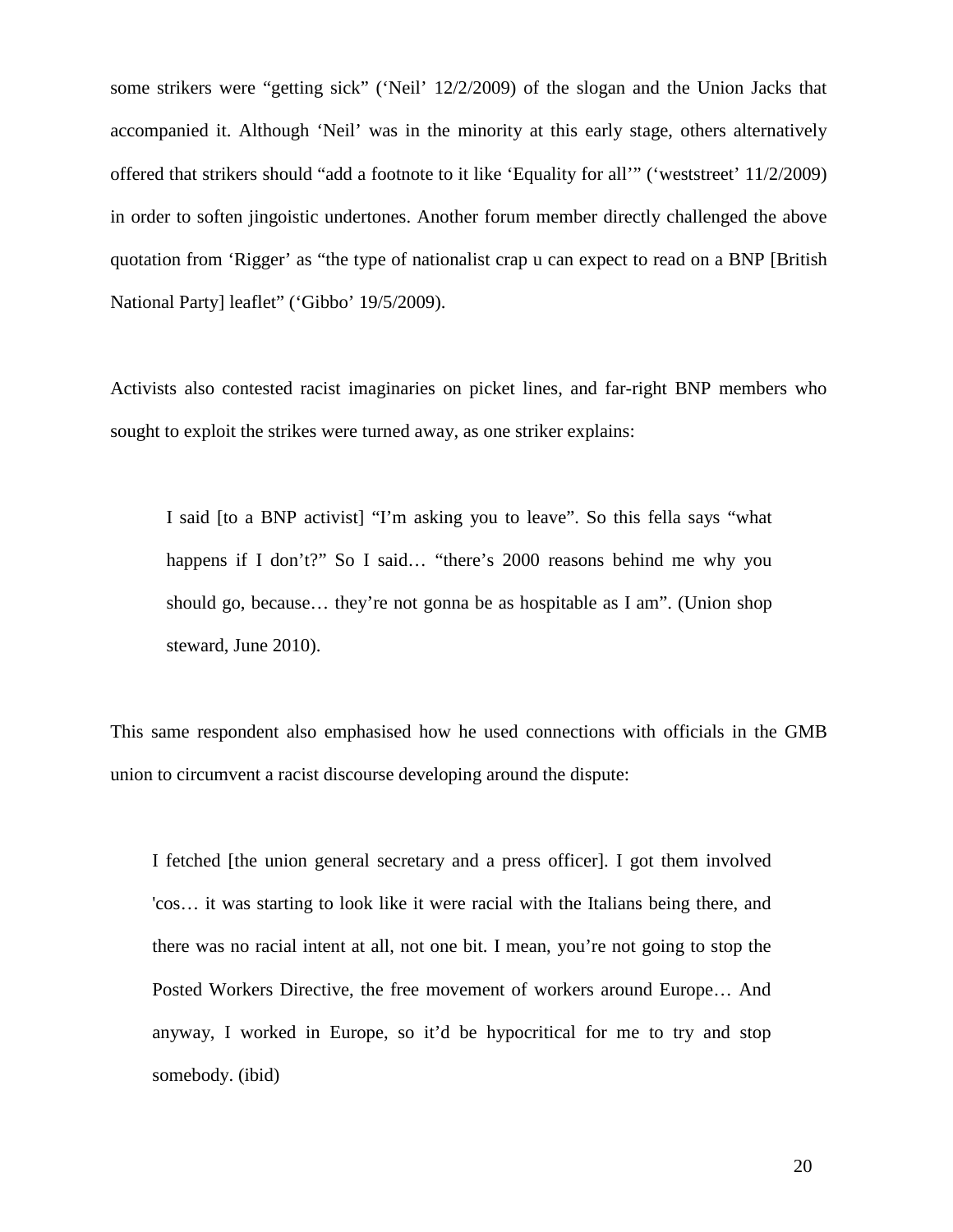As this account emphasises, activists were involved in challenging the terms on which the dispute was popularly configured. This was partly done through brokering relations with senior union figures, strategically engaging the hierarchy that they had hitherto all-but-ignored, for articulating their struggle in opposition to the bourgeois transnationalism of the free market. The above account also emphasises the mobile trajectories of workers themselves and how this shaped their understandings of the issues raised by the dispute. As mobile specialists working across Europe and beyond, strikers seemed well aware of their own positionality as part of the transnational labour mobilities against which they were fighting (cf Koefoed and Simonsen 2007), and this fact arguably limited the traction of xenophobic sentiments.

The initial resonance of nationalistic discourse is illustrative of the way that labour agency can be problematic and divisive in its operationalisation (see, for example, Bengtsson 2013). Engaging with how such relations have been negotiated in different but not dissimilar contexts emphasises, however, that the kinds of conflicts and discourses structuring elements of the Lindsey disputes are far from inevitable. Meardi, for example, stresses that there have been important attempts to challenge forms of segregated work patterns through trade unions' recent organising work with "migrants in the UK which included innovative practices, such as cooperation with ethnic associations (eg. with the Polish Catholic Association in Birmingham) and setting up Polish-language sections (in Southampton and Glasgow)" (Meardi 2012: 109). During the Irish Ferries dispute in 2005 when 'Irish workers' were replaced by 'Latvian workers' to undercut the existing workforce, transnational solidarities between Irish and Lativan unions were mobilised and alliances between Irish workers and diverse immigrant groups were made central to the campaign (Dundon et al 2007).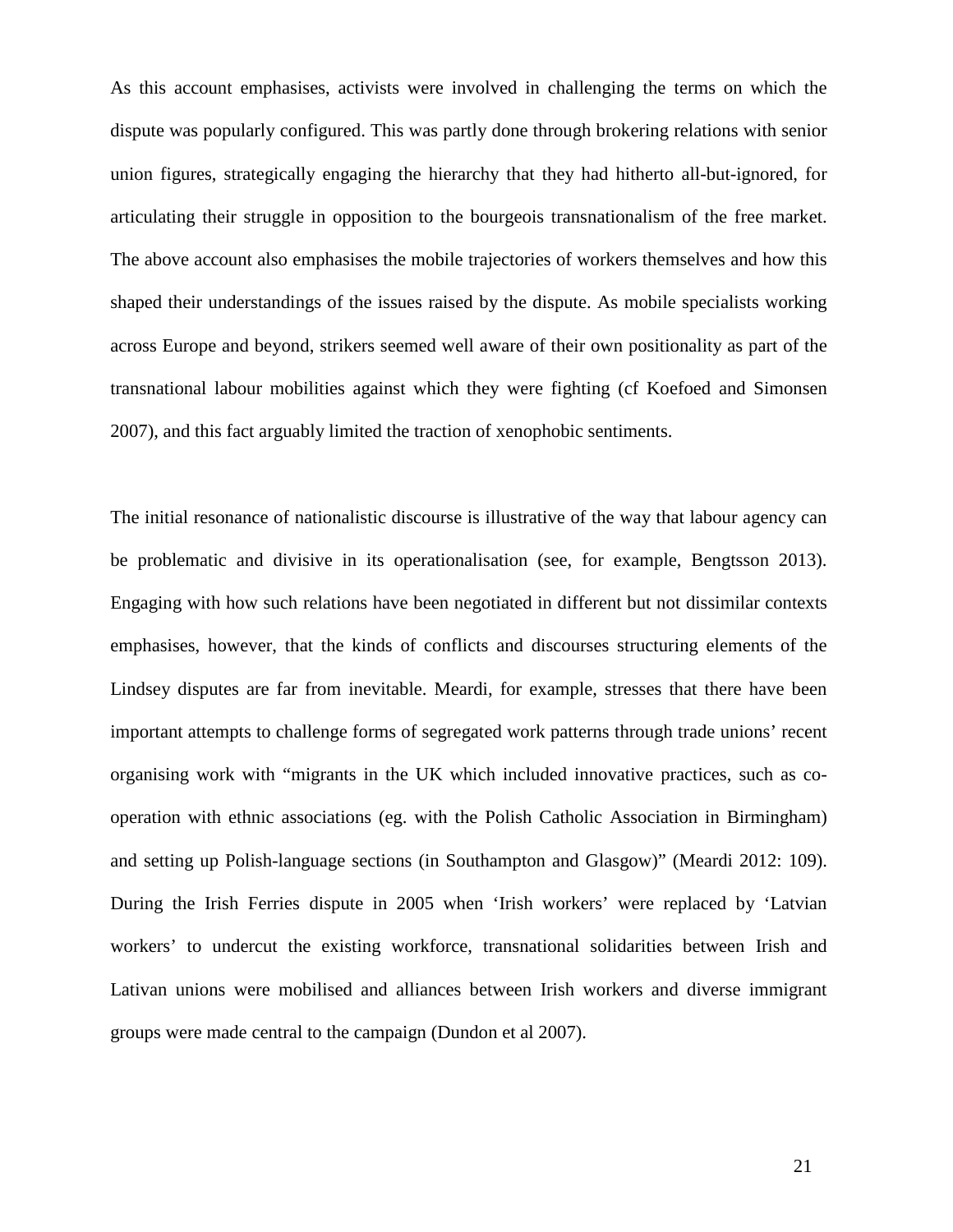There were attempts to generate more solidaristic linkages between different workers during the Lindsey dispute. One *Bear Facts* member, for example, welcomed "the last statement of demands from LOR which is moving this struggle [from] a simple 'British jobs for British workers' to a more inclusive demand to unionise all 'foreign' workers [and] prevent companies outsourcing labour overseas by agreeing to all wage contracts" ('enrico' 3/2/2009). These demands included: "all workers in UK to be covered by NAECI Agreement, Union controlled registering of unemployed and locally skilled union members, with nominating rights as work becomes available"; "Trade Union assistance for immigrant workers - including interpreters and access to Trade Union advice" (cited by Libcom 2009). One participant noted that there were efforts among the strikers to bring IREM's workers into the unions to strengthen both British and non-British workforces. Asserting that IREM's workers were "exploited and bullied", he noted that "We tried to get them in the union. […] We got all the Italians together in a, in a marquee, and we got all the Portuguese workers in a marquee, and we got interpreters down" (Union activist, interview, July 2010).

The terms in which the Lindsey dispute was framed, however, clearly posed challenges to the construction of such solidarities. The dispute drew vehement condemnation from Italian left wing newspapers such as *Il Manifesto* and *L'Unitá* which "compared the protests with the concomitant rightwing anti-immigrant actions in Italy" (Meardi 2012: 113). The largest Italian unions CGIL and CSIL reacted with indignation. As the introduction noted, the European affairs officers of the largest Italian union, CGIL, signed a declaration condemning the dispute. They noted, however, that "the firm, on these questions, has enormous responsibilities. What's more, we want to make the point that this is a non-unionised firm. Which says a lot about its approach to industrial relations" (cited in Workers' Liberty 2009). Indeed, the unofficial strike committee received messages from some Italian unions in solidarity with the dispute against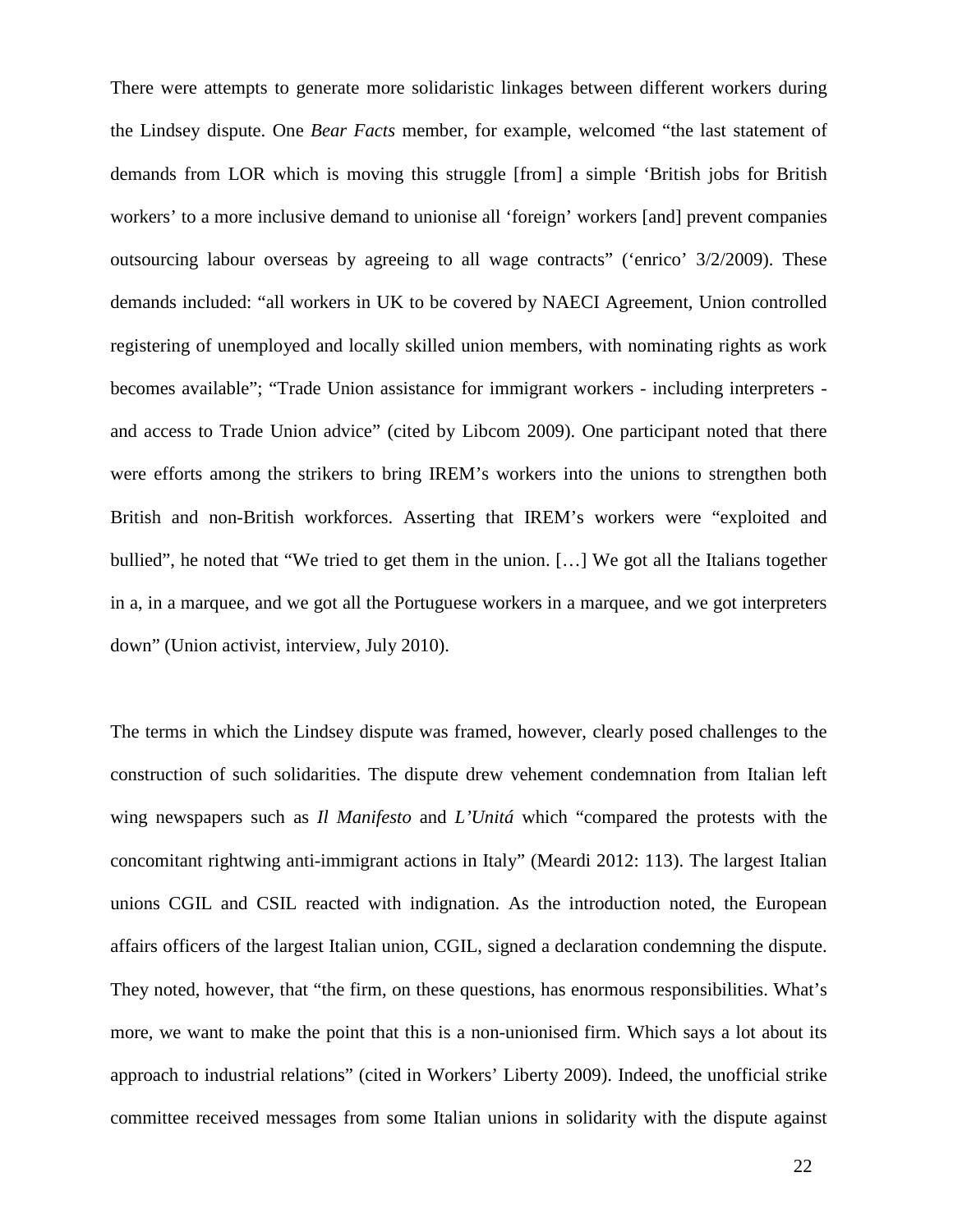IREM on these grounds. These actions highlight the awareness that racialisation is a strategy of capital which can be challenged.

Nevertheless, the 'British jobs' slogan remained a prominent part of the public discourses around the strikes, and it had traction among large numbers of the strikers, even if they had widely differing interpretations of it. Clearly, while nation and class were articulated in both internal and public discourses around the strike – they did so in far from banal ways; indeed, a major outcome of the strike was to bring these grievances to the forefront of political discourse. On the other hand, in terms of the workers' demands, a compromise deal was brokered at Lindsey Oil Refinery, where 50% of the jobs on IREM's contract were earmarked for British labour. A statement on the dispute was made by Gordon Brown on 4 February 2009, noting that

the construction and engineering association has issued new guiding principles for companies to consider when using non-UK contractors and labour on engineering construction sites… [I]t now states in the new advice: Always consider whether there are competent workers available locally. (cited by Barnard 2009: 252).

Brown's statement demonstrates that the strikes were effective in getting the dispute onto political agendas. It also signals the uneven effects of that agency, and the way that the terms on which the disputes were framed intensified demarcations between 'national' and 'nonnational' labour. Many strikers seemed happy that the immediate issue had been resolved, but some felt that the dispute should have continued. Thus, on *Bear Facts*, 'dustbuster' argues that the deal was "just a minor victory and will all get brushed under the carpet till next time[. W]hy not nip it in the bud now and stay out[?]" (20/5/2009).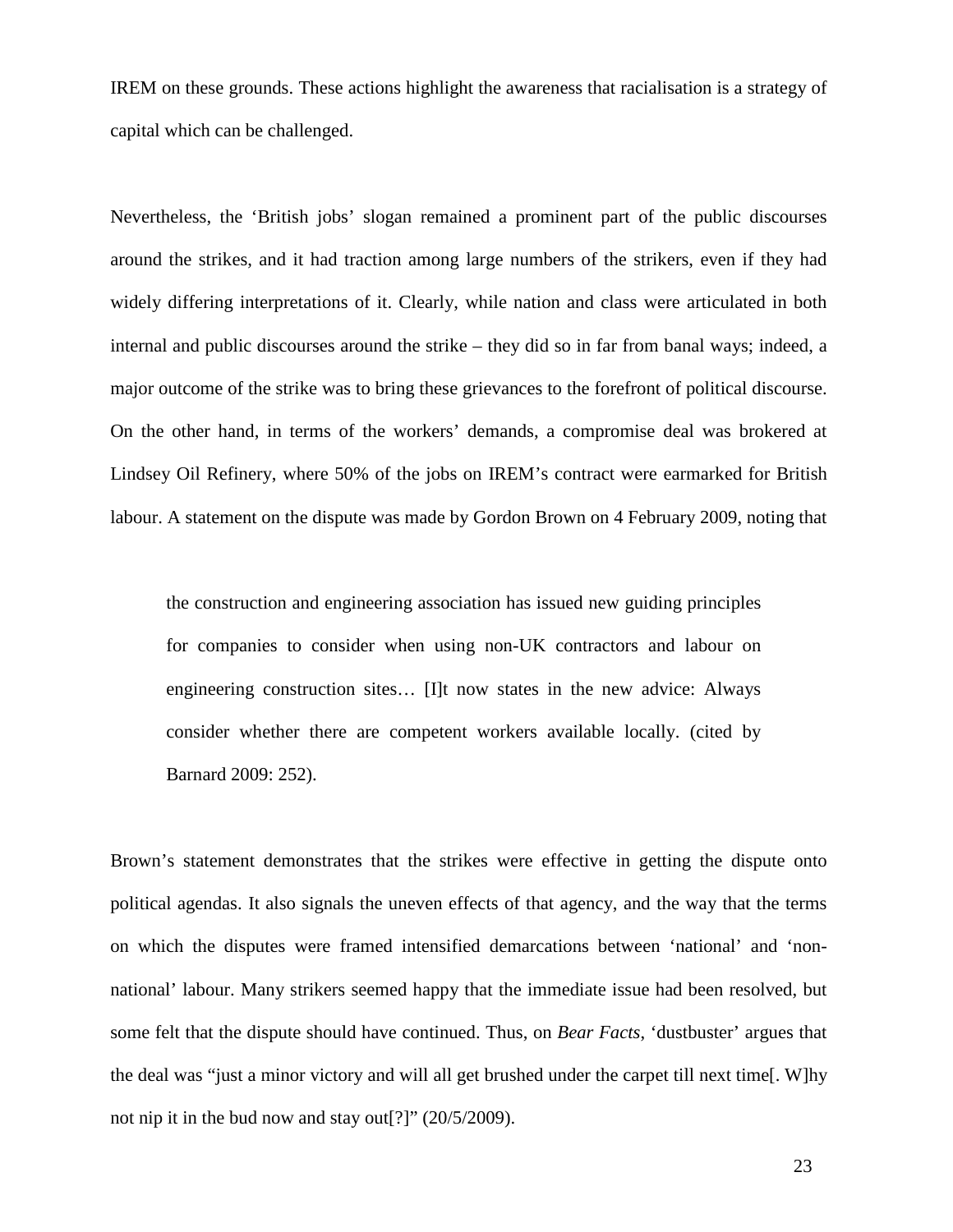For some on the unofficial strike committee the strike was rooted in "pure and simple class issues about bosses attacking workers" (Gibson 2009: np). This assertion is significant**,** but it has the potential to play down differential effects on unevenly positioned workers and the missed opportunity to develop a more internationalist agenda through the relational coarticulation of class and nation. A view that foregrounded IREM's role as an unscrupulous employer in Italy could have garnered broader solidarity and potentially a more favourable outcome for the workers. As we have seen in this section, material questions of class were prominent, but they also articulated with national and occasionally also racial identities, which proved to be both strategically and politically problematic. The next section considers how discourses around skill were used to demarcate further between differently located workers.

# *Nationed Hierarchies of Skill and Safety*

This section considers the terms through which discussions of skill and safety were used to produce and reproduce demarcations between British and 'other' workers. Media debates around the Lindsey dispute were generally framed in a rather stark fashion, concerning whether the dispute was "racist", "xenophobic" or neither (Gall 2012; Milne 2009). Engaging with the ways in which workers configured discussions of skill and safety, however, can demonstrate how demarcations grounded in national identities through work took place in more routinised and banal (Billig 1995) ways than such simple framings suggest. Datta and Brickell's (2009) work has shown skill to be a powerful relational means through which workers understand their positions and reinforce ethno-national divisions. There are also long-standing associations between conceptions of skill and exclusionary notions of masculine labour (Clark 1996).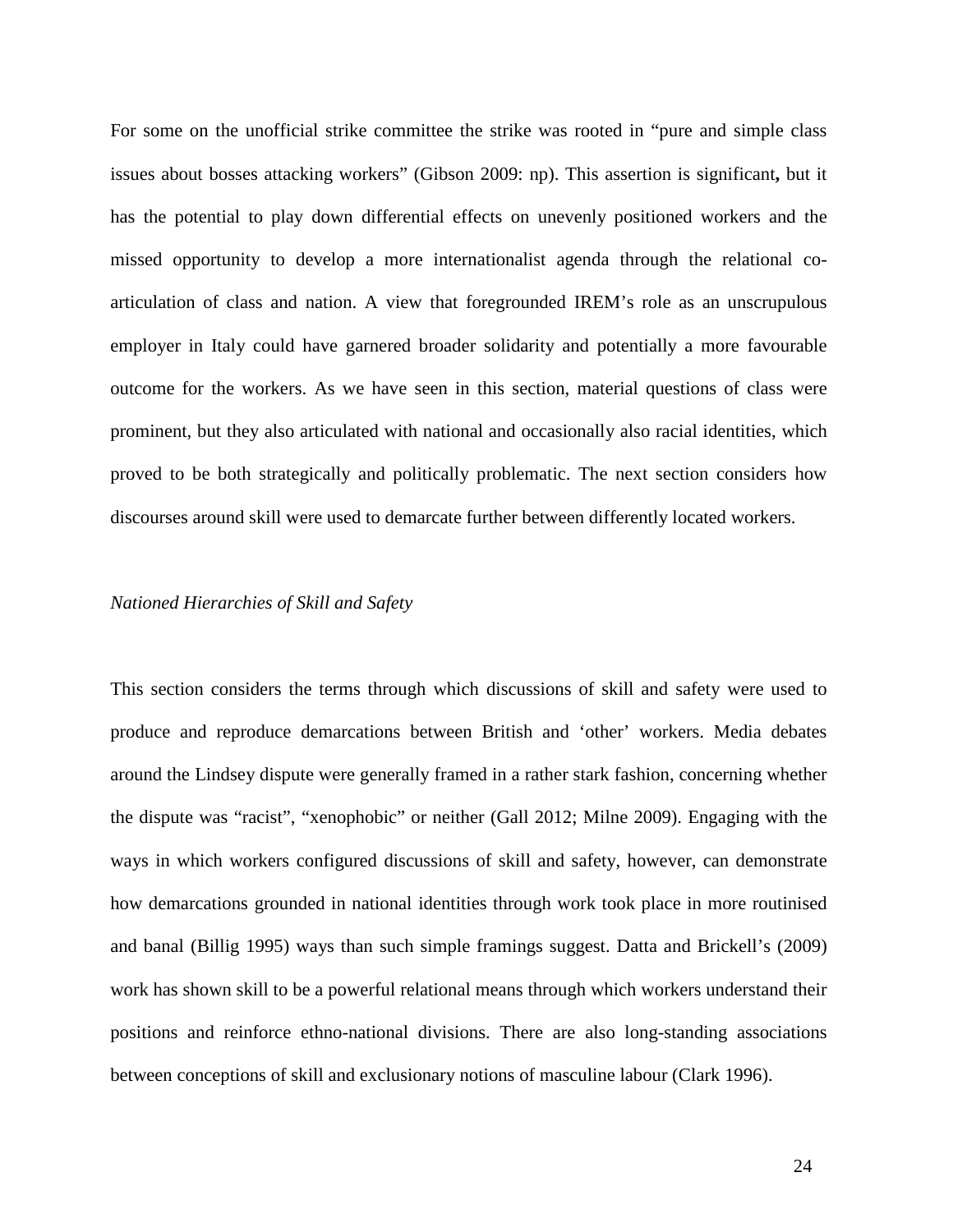Differential experiences and understandings of skill often structured the way in which national difference was constituted. A disconnect between British and non-British workers across the engineering construction industry was articulated through different forms of governmentauthorised accreditations and qualifications. Thus an interviewee commented "We asked for their skill qualifications and they couldn't give them us. So even people who were paid Grade 5 money, they couldn't prove that they were Grade 5 workers" (Shop steward interview, July 2010).

This ambiguous relationship between UK and Italian accreditations nurtured an atmosphere of distrust between nationalities. This was aggravated by a context, in the UK and elsewhere, where the use of migrant workers is routinely justified by employers – and at best uncritically accepted by policy-makers – by arguments around skill shortages (CIB 2010). It is one process through which racialisation and labour market segmentation is achieved, and can have very real consequences. Meardi notes, for example, how the death of a Polish construction worker in London resulted in a mere £750 fine for the employer because "no organisation had taken up the case" (2010: 14; cf Donaghy 2009).

Members of the *Bear Facts* forum were almost consistently concerned by the quality of work undertaken by migrant workers, linking perceived weaknesses not necessarily to ethnicity but to national citizenship and regulatory frameworks. 'Handsomebob' (21/1/2009) wrote of migrant workers "[l]ifting great sheets of fabricated plate with just plate grabs, that was another no pinkies, no chains, no shackles, unbelievable. This is par for the course with these so-called skilled men, we've all seen them, in my opinion they are at best semi-skilled, at worst killers". Concerns about the skill and safety awareness of migrant workers regularly became imbued with discourses of national pride in British construction workers being the "best trained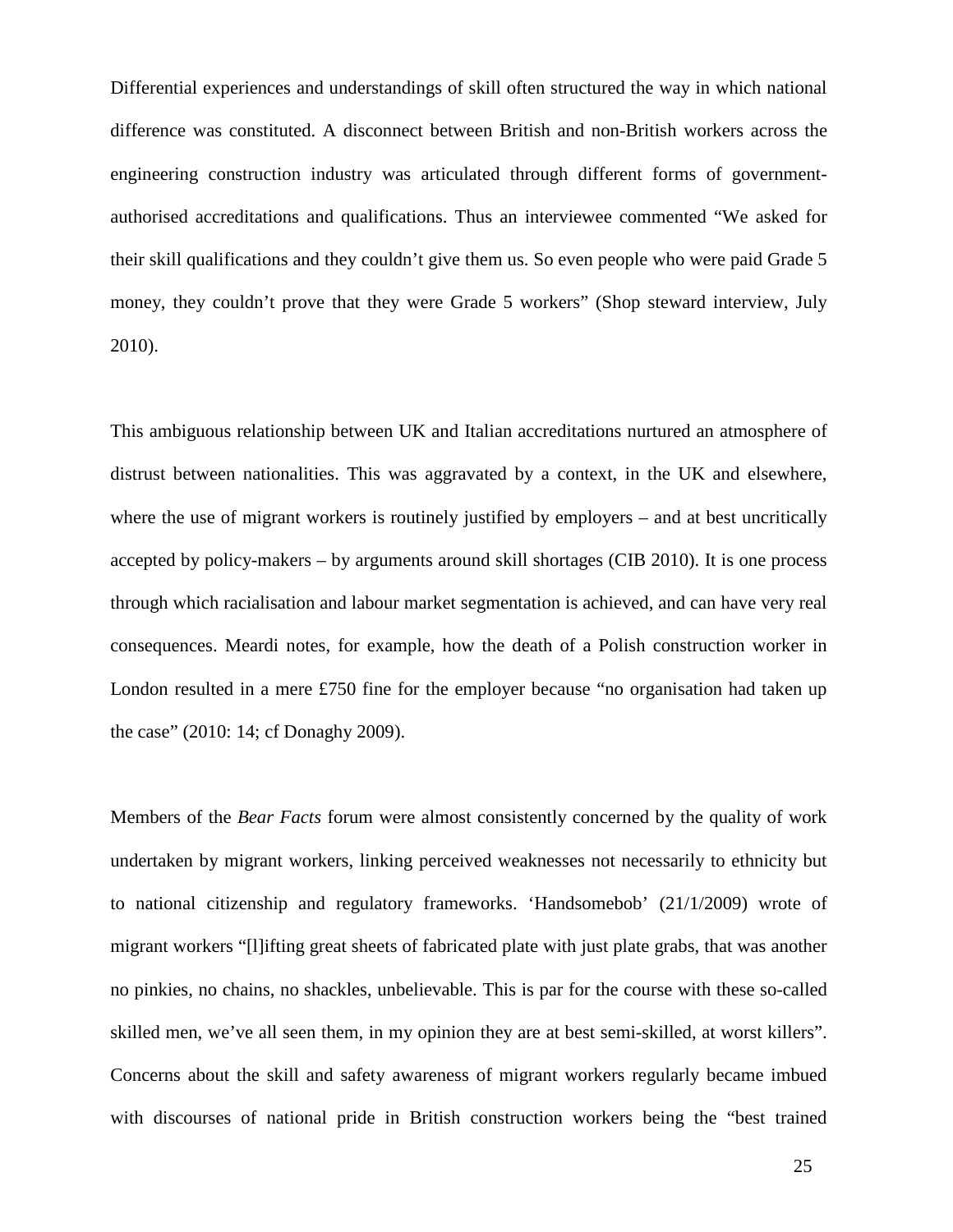workforce" on the market ('one one eight' 26/6/2009). 'Rodofgod' (1/2/2009) likewise bemoans the replacement of British labour with a "less skilled, less safe workforce" from overseas in order to reduce labour costs. On the other hand, these cost-cutting measures can back-fire, and 'Darling' (19/2/2009) hyperbolically asks "[h]ow can they be heralded as being more productive when their work always needs doing again?" These quotes emphasise how the integration of workforces amplified the perceived national differences in 'workmanship', and how national difference became represented through perceived hierarchies of skill and safety.

Although some stories blame the workers themselves, others recognise the ways in which these lower-skilled workers are consciously sought-after to be "exploited, by unscrupulous employers" ('owlman' 3/1/2009). Many stories on *Bear Facts* are empirically unverifiable without careful analysis of construction site incident reports, but the sheer number of them suggests that there are genuine concerns about skill levels and safety awareness, even if the subjects of the stories are not necessarily representative of migrant workers in general. Differing skills levels also related to employers' strategies of substituting less formally skilled workers for more highly qualified ones, using differing qualification regimes as a smokescreen for this substitution (which we note below). The important point here is that difference is structured partly through these experiences, and workers' online story-telling is an expression of this process, interweaving virtual and material differential spaces of labour (Jepson 2005; Parr 2003).

The bringing-together of differently placed workers under one national system of accreditation, then, instead of unifying them under that system, actually rendered their differences more visible. Transnational interactions in place can be the terrain on which national differences can be accentuated and intensified, with significant implications for spaces of labour organising (cf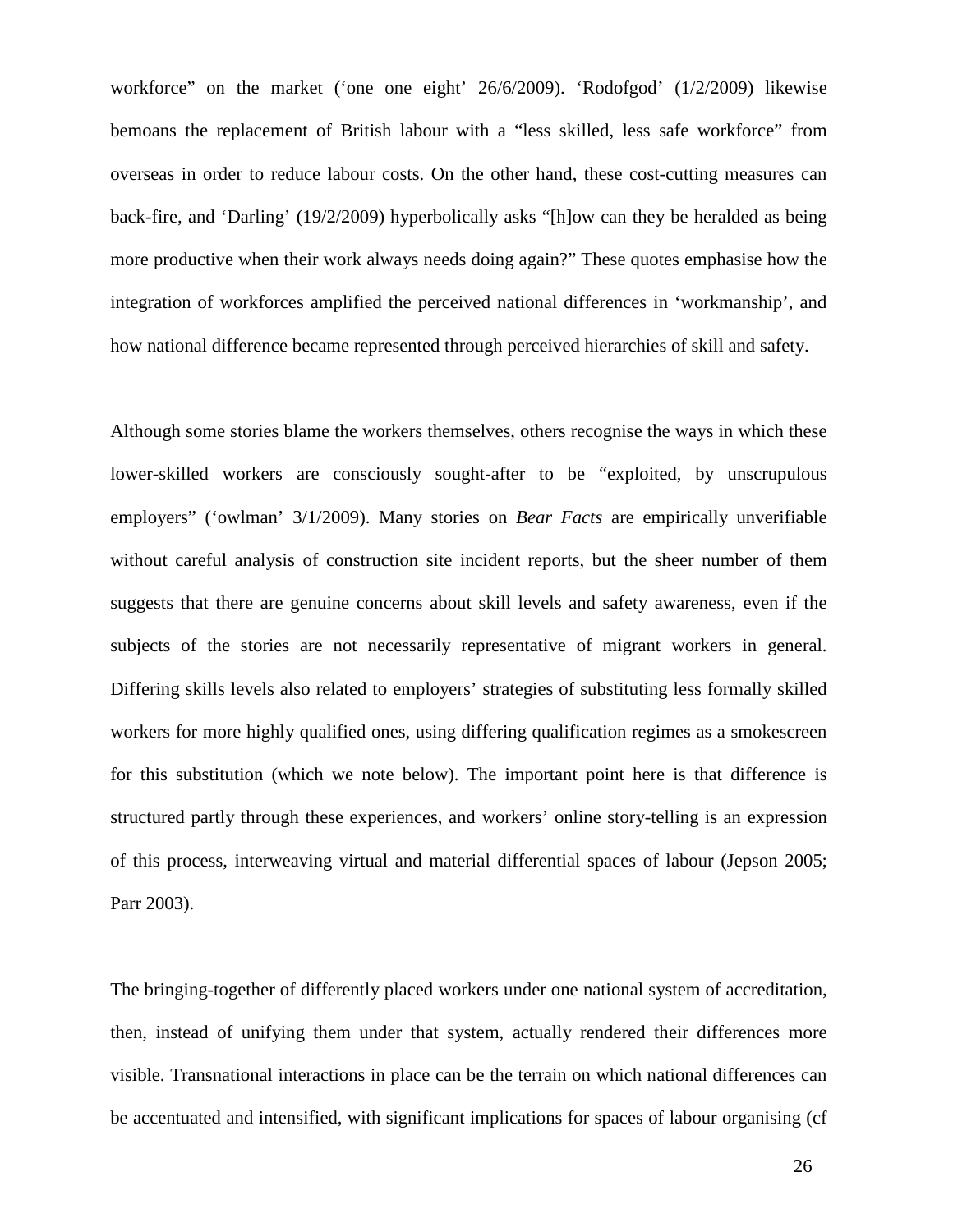Datta and Brickell 2009). In order to win the contract by offering the lowest price, it transpired that IREM had recruited workers on lower skill grades and gave them higher grade tasks to complete, as one shop steward notes: "There was too many Grade 3s on the job and not enough Grade 5s. So we were like "how're you getting this work done?" "Well the Grade 3s and they do this, that…" Well they were doing a Grade 5 job at Grade 3 money." (Shop Steward interview, June 2010).

Here, openness to competition in the EU labour market played an important role in fostering conditions that divided workers at Lindsey. IREM utilised the mismatching regulatory frameworks of the UK and Italy as a means of tendering more competitively for the contract. The ambiguity between different kinds of training undertaken by workers from different countries produces a terrain on which groups of workers are pitted against one another, positioning them differentially as 'good' or 'bad' (Datta and Brickell 2009; McDowell 2008). These differentiations are tied to state regulatory frameworks within the EU single market, fostering difference through the different forms and scales of de-regulation and re-regulation in what is ostensibly the same labour market.

# **Conclusions**

During the unofficial wildcat strikes across the UK engineering construction industry in 2009, strikers partly mobilised around exclusionary nationalist discourses and slogans. We have argued that it is necessary in this case, and others like it, to interrogate the diverse ways in which nation, work and globalising processes co-articulated through workers' organising strategies. The unofficial, networked agency of the workers was successful in getting significant labour grievances on the national political agenda. The terms on which some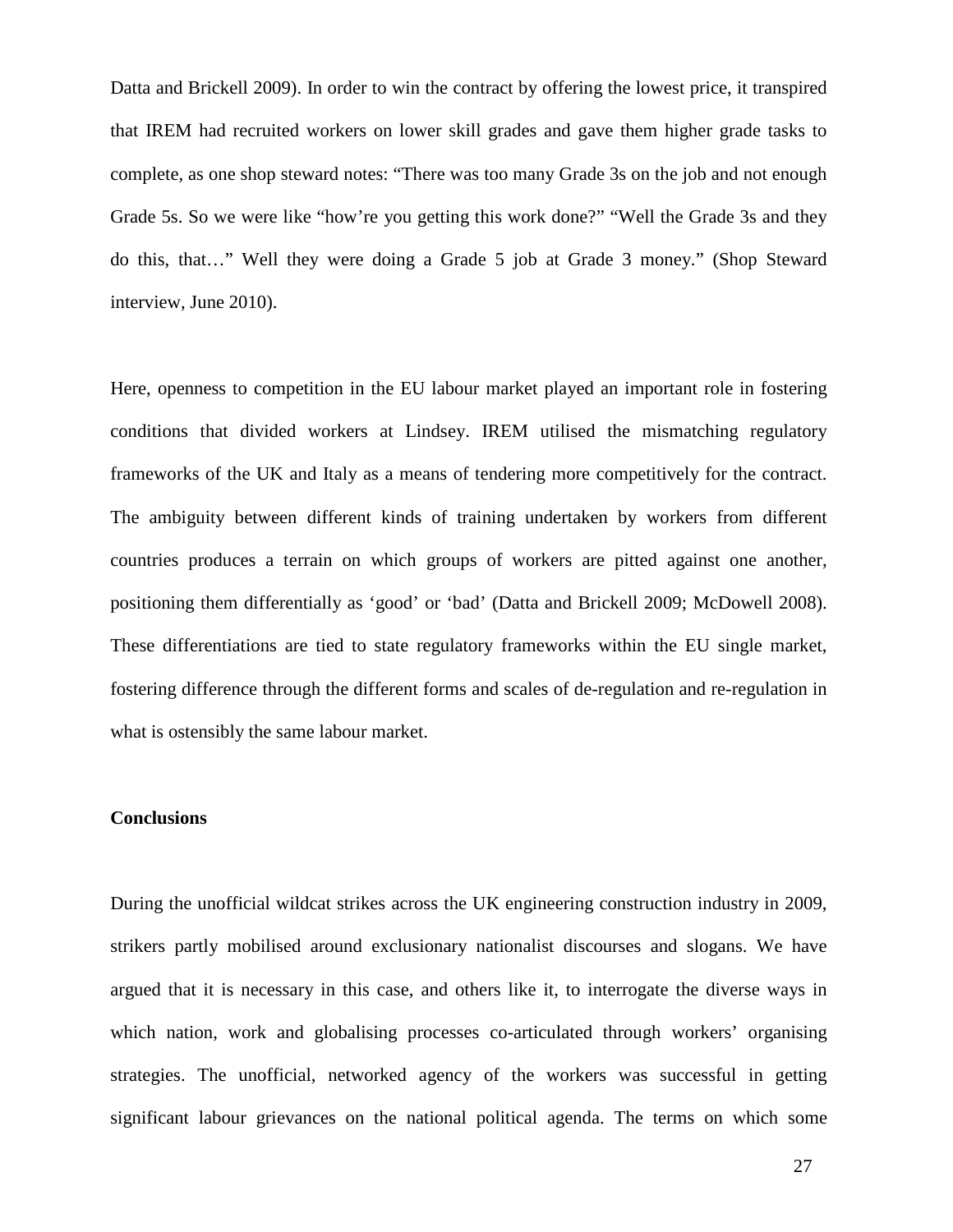workers did this, however, intensified demarcation between different groups of workers, reinforcing exclusionary policy and media discourses around 'getting tough' on migrants. Understanding the routinised, everyday ways in which such nationed imaginaries can emerge is crucial. We have shown how regulatory frameworks, although representing efforts to ameliorate the human costs of a deregulated labour market, can be a major factor in fostering banal nationalisms (Billig 1995). In light of this example, it is important that state regulation is not uncritically assumed by scholars to be a necessarily progressive 'golden bullet' to counterbalance free-market capitalism. Indeed, the ability of the strikers to partially circumvent the UK's repressive anti-union legislation through unofficial worker-led organising is indicative of the potential for workers to enact strategies of collective organisation beyond state-circumscribed bargaining structures.

In terms of academic debates, this analysis of the strikes contributes to debates in labour geography by emphasising the differentiated forms of labour agency constituted through the internally-contested unofficial spaces of organising. We encourage scholars to pay attention to the ways in which labour organising can generate exclusionary as well as progressive spaces of agency, shedding light on the differentiated forms of agency that operate through struggle. Distinguishing between the agency to undertake concrete struggles over particular 'defensive' grievances, and agency in the broader and more politicised sense of radical class action and solidarity, may help us in this task, although we have shown how the two can be entangled with one another in practice.

The findings of this paper have clear implications for organising practices that seek to form alliances between such differently positioned workers (cf Featherstone 2012). Workplace cultures of skill and safety affected the terms on which organising practices were imagined,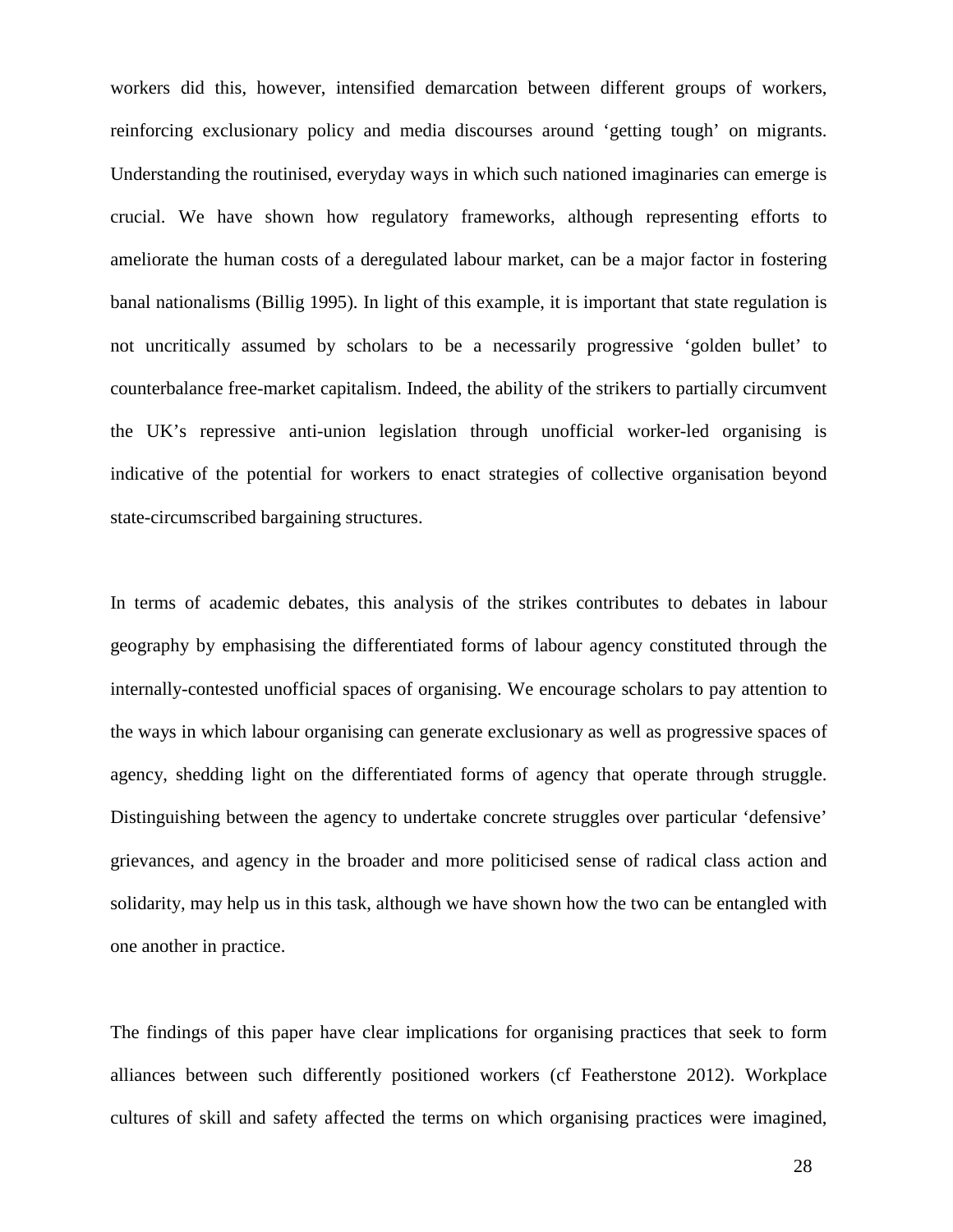illustrating how demarcations and divisions between workers can become entrenched and reproduced through banal discourses around working practices. In terms of union strategies, rather than merely 'defending' the terms of existing national agreements, it is necessary to envision how defence of such agreements can be articulated in ways which foster solidarities with differently located workers and their unions. Union strategies based on nation- or statecentric models of organising and bargaining can thus be problematic, and building discourses and structures that nurture grassroots, relational forms of labour internationalism is a pivotal task for labour scholars and activists in global times.

#### **ACKNOWLEDGEMENTS**

This paper is based on research conducted for the Joseph Rowntree Foundation grant 'Globalisation, Labour Markets and Communities in Contemporary Britain' and does not necessarily reflect the views of the JRF. Many thanks to Teresa Hanley and the JRF for their support and feedback. Many thanks also to the four anonymous referees for their comments on earlier versions of this paper.

#### **References**

ACAS (2009) *Report of an Inquiry into the Circumstances Surrounding the Lindsey Oil Refinery Dispute*. London: ACAS.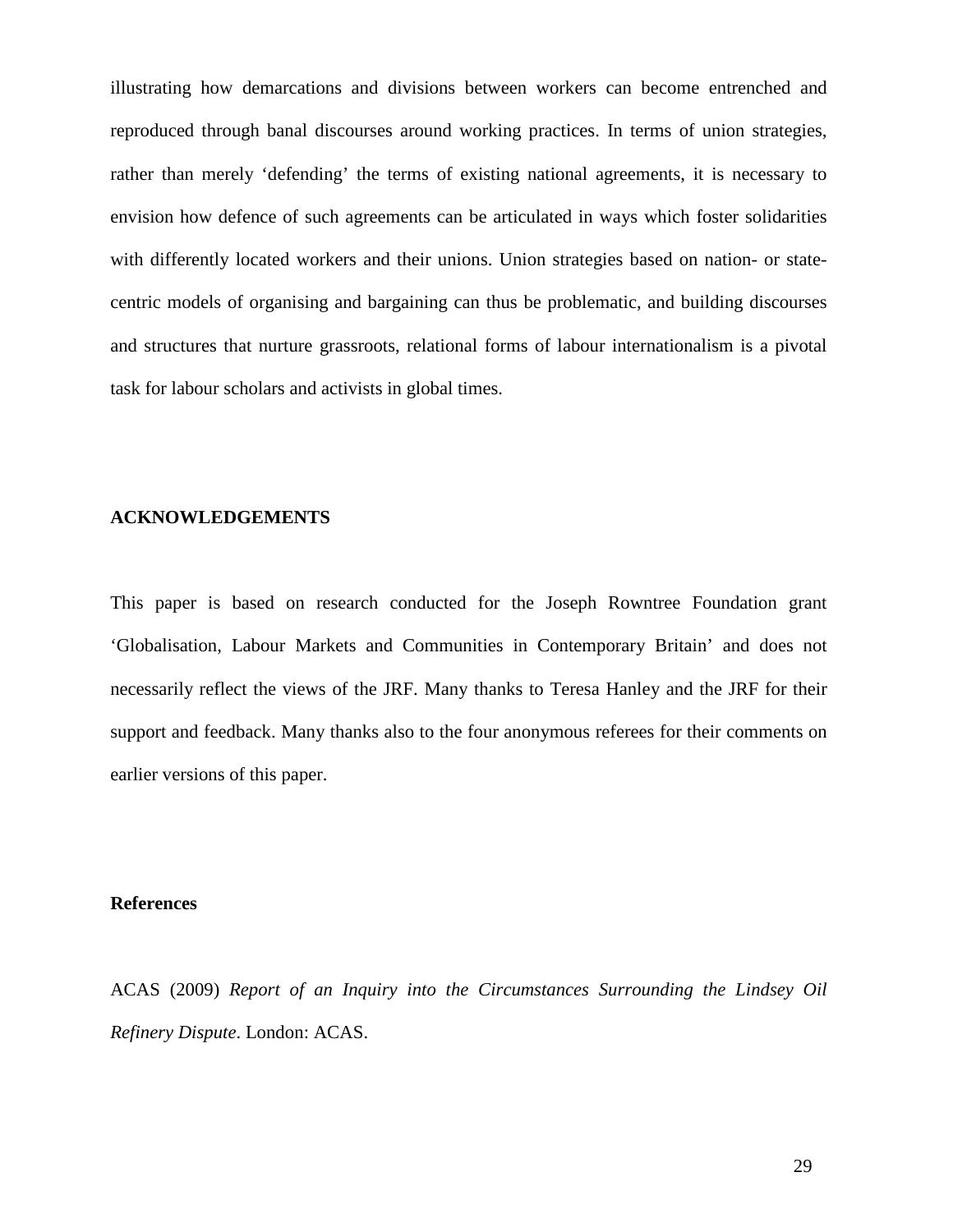Anderson J (2009) Labour's lines of flight: Rethinking the vulnerabilities of transnational capital. *Geoforum* 40(6): 959-968.

Back L, Keith M, Khan A, Shukra K and Solomos J (2002) The return of assimilation: race, multiculturalism and New Labour. *Sociological Research Online* 7(2).

Bainbridge WS (2000) Religious ethnography on the World-Wide Web. In Hadden JK and Cowan DE [eds.] *Religion on the Internet: Research Prospects and Promises* (pp. 183-204). Amsterdam: JAI.

Barnard C (2009) "British Jobs for British Workers": Lindsey Oil Refinery Dispute and the Future of Local Labour Clauses in an Integrated EU Market. *Industrial Law Journal* 38(3): 245-277.

Bates D (2009) Workers of the world disunite the media: "race" and the politics of national identity.

http://www.fifth-estate-online.co.uk/wp-content/uploads/2012/05/David-Bates-paper5.pdf (Last accessed 9 July, 2013).

BBC (2007) Gordon Brown's speech in full http://news.bbc.co.uk/1/hi/uk\_politics/7010664.stm (last accessed 29 October 2013), 24 September.

Bengtsson E (2013) Swedish trade unions and European Union migrant workers. *Journal of Industrial Relations* 55(2): 174-189.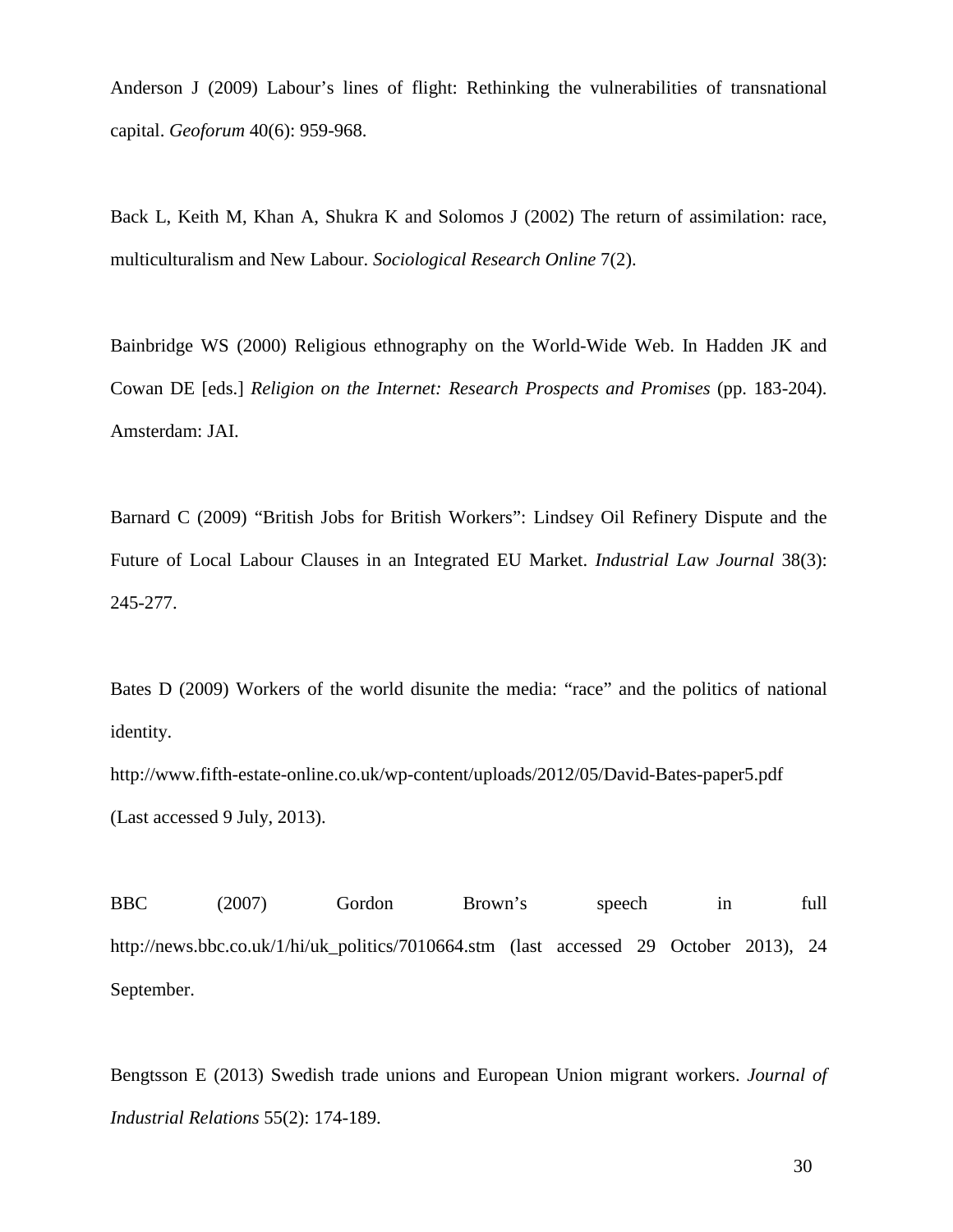Billig M (1995) *Banal Nationalism*. London, Thousand Oaks and New Delhi: Sage.

Booth R (2009) Mediators called in as wildcat strikes spread across the UK. *The Guardian*. 31 January.

Buckley M (2014) On the work of urbanization: migration, construction labor and the commodity moment. *Annals of the Association of American Geographers*, forthcoming.

Carswell GM and De Neve G (2013) Labouring for global markets: conceptualising labour agency in global production networks. *Geoforum,* 44 (1): 62-70.

Castree N (2000) Geographic scale and grass-roots internationalism: the Liverpool dock dispute, 1995-1998. *Economic Geography* 72(3): 272-292.

Castree N (2007) Labour geography: a work in progress. *International Journal of Urban and Regional Research* 31(4): 853-862.

CIB (2010) *Skills in the UK Construction Industry*. Ascot, Berkshire: Chartered Institute of Building.

Clark A (1996) *The Struggle for the Breeches: Gender and the Making of the British Working Class* Berkeley: University of California Press.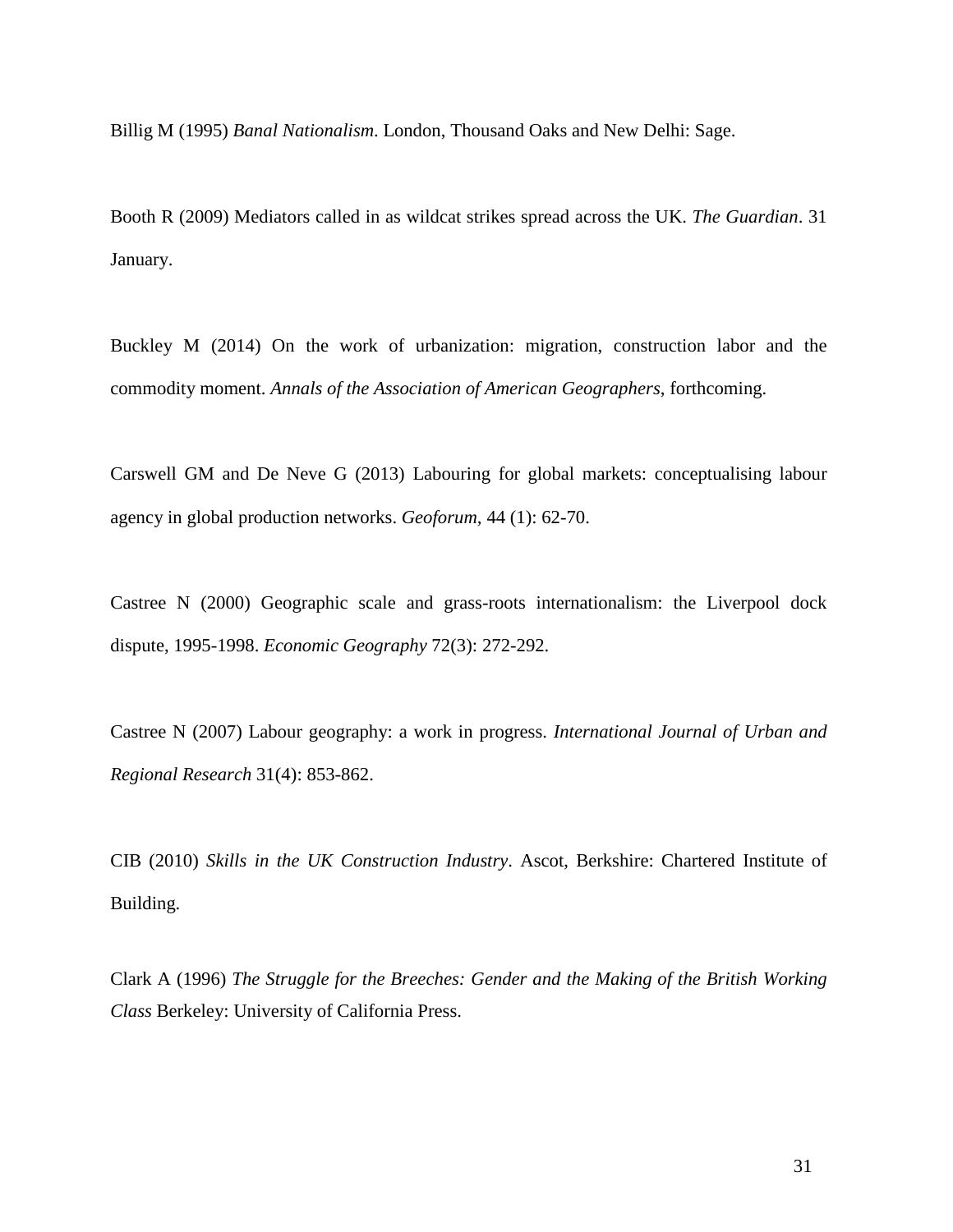Coe N and Jordhus-Lier D (2010) Re-embedding the Agency of Labour. In Bergene A, Endresen S and Knutsen H (eds) *Missing Links in Labour Geography* (pp. 29-42). Aldershot: Ashgate.

Cox KR (1998) Spaces of dependence, spaces of engagement and the politics of scale, or: looking or local politics. *Political Geography* 17(1): 1-23.

Cumbers A, Nativel C, and Routledge P (2008) Labour agency and union positionalities in global production networks. *Journal of Economic Geography* 8(3): 369–387.

Cumbers A (1994) New forms of work and employment in an "Old Industrial Region": the offshore construction industry in the north east of England. *Work, Employment and Society* 8: 531-552.

Datta A and Brickell K (2009) "We have a little bit more finesse, as a nation": constructing the Polish worker in London's building sites. *Antipode* 41(3): 439-464.

Davis CJ (2002) "Shape or fight?": New York's black longshoremen, 1945-1961. *International Labor and Working-Class History* 62: 143-163.

Denzin N (1999) Cybertalk and the method of instances. In Jones S [ed] *Doing Internet Research* (pp. 23-48). London: Sage.

Donaghy R (2009) *One Death is Too Many: Inquiry into the Underlying Causes of Construction Fatal Accidents*. Norwich: Stationery Office.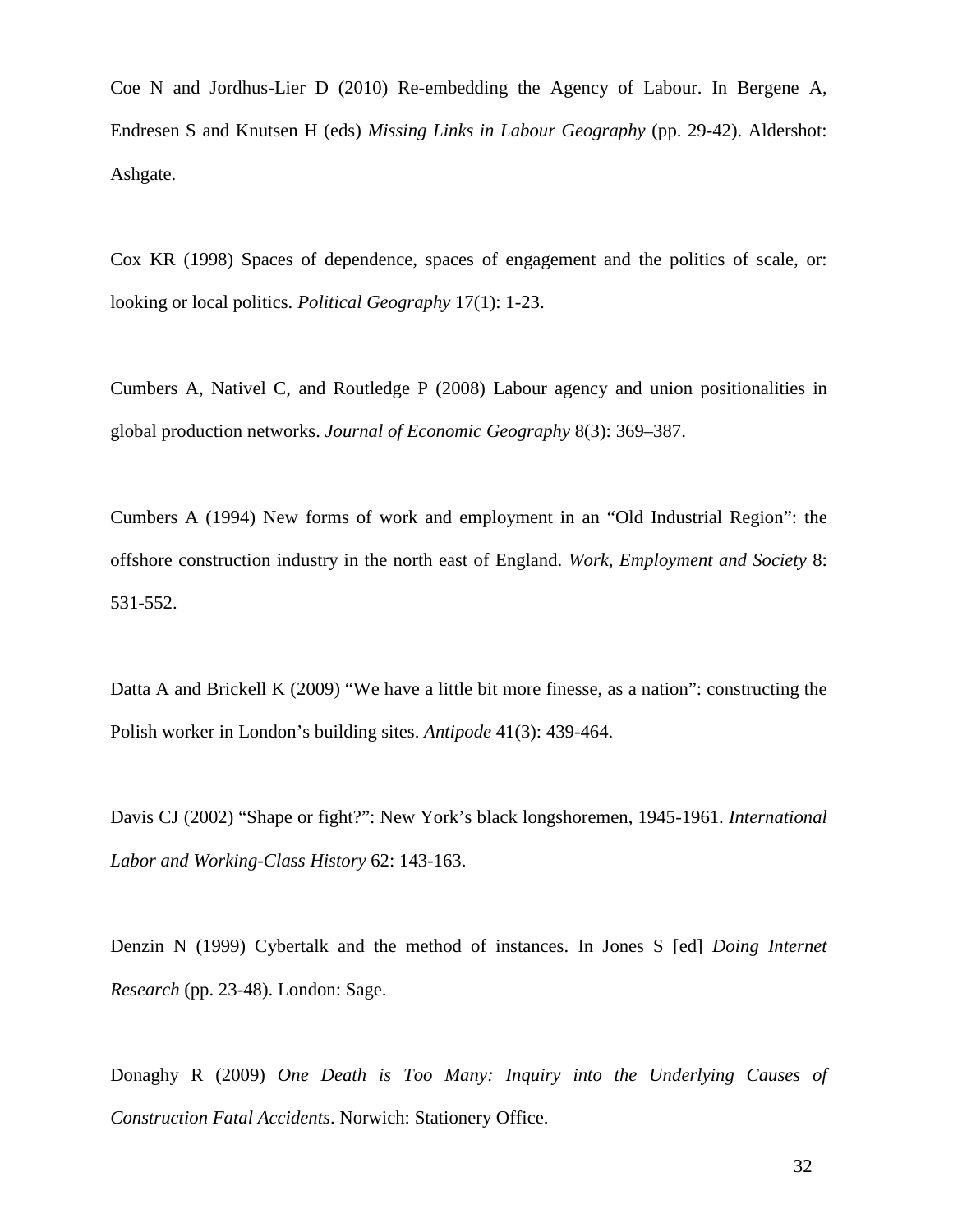Doucette J (2010) The Constitutive Inside: Contingency, Hegemony and Labour's Spatial Fix. In A C Bergene, S B Endresen and H M Knutsen (eds) Missing Links in Labour Geography (pp 141–153). Aldershot: Ashgate.

Dundon T, Gonzalez-Perez M-A, and McDonough T (2007) Bitten by the Celtic Tiger: Immigrant Workers and Industrial Relations in the New 'Glocalised' Ireland. *Economic and Industrial Democracy* 28(4): 501- 522.

Ewing KD (2009) *Ruined Lives: Blacklisting in the UK Construction Industry*. Liverpool and London: Institute of Employment Rights and UCATT.

Ewing KD and Hendy J (2010) The dramatic implications of *Demir and Baykara*. *Industrial Law Journal* 39(1): 2-51.

Featherstone DJ (forthcoming) Politicising the Crisis *Space and Polity.*

Featherstone DJ (2012) *Solidarity: Hidden Histories and Geographies of Internationalism* London: Zed Books.

Gall G (2012) The Engineering Construction Strikes in Britain, 2009. *Capital and Class* 36(3): 411-431.

Gibson K (2009) Speech at National Shop Stewards Network Conference. https://www.youtube.com/watch?v=cyjgovSoYHA (Last accessed 17 July 2013).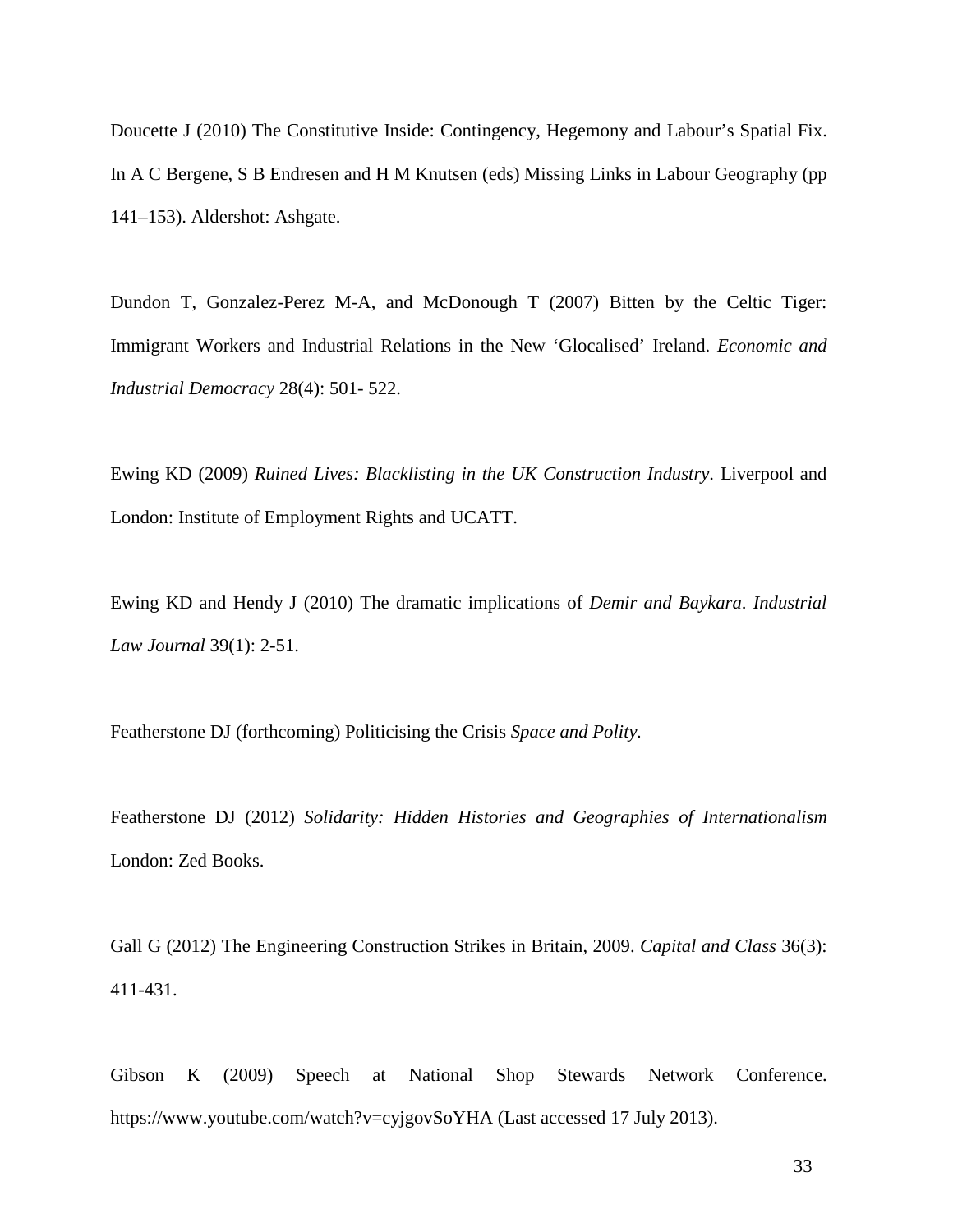Hall S (1980) Race, articulation and societies structured in dominance. In UNESCO [ed] *Sociological Theories: Race and Colonialism*. (pp 305-345) Paris: UNESCO.

Hall S (1996) On postmodernism and articulation. In Morley D and Chen K-H (eds) *Stuart Hall: Critical Dialogues in Cultural Studies*. (pp 131-150) London: Routledge.

Hardey M (2004) Digital life stories: auto/biography in the information age. *Auto/biography* 21(1): 183-200.

Hardy J, Eldring L and Schulten T (2012) Trade union responses to migrant workers from the 'new Europe': a three-sector comparison in the UK, Norway and Germany. *European Journal of Industrial Relations* 18(4): 347-363.

Herod A (2002) *Labor Geographies*. London: Guilford Press.

Holmwood L (2009) BBC apologises for misleading edit of striking worker. *The Guardian*. 6 February.

Holt TJ and Copes H (2010) Transferring subcultural knowledge online: practices and beliefs of persistent digital pirates. *Deviant Behaviour* 31(7): 625-654.

Jepson W (2005) Spaces of labor activism, Mexican American women and the farm worker movement in Texas's Lower Rio Grande valley. *Antipode* 37(4): 679-702.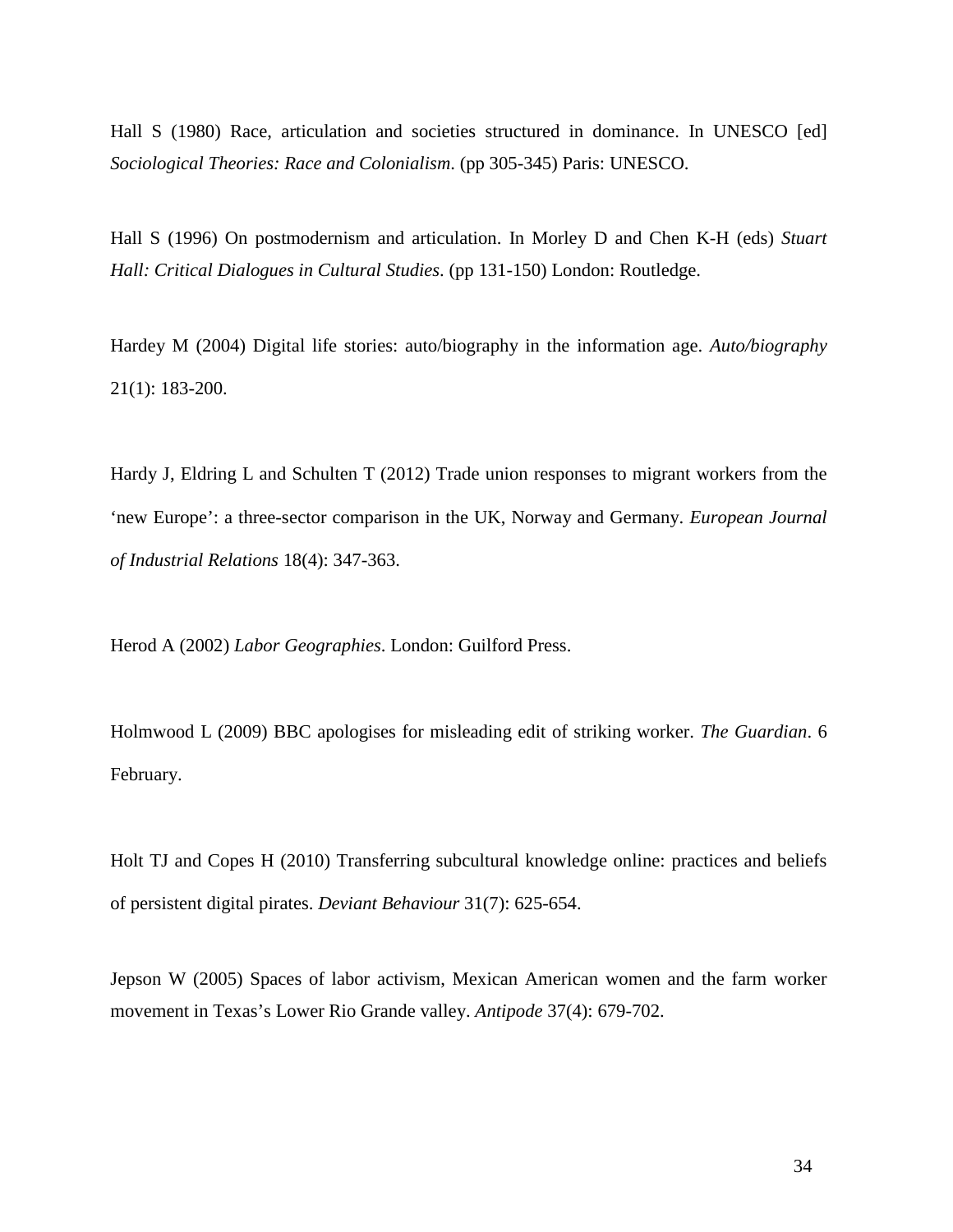Jones A, Clayton N, Tochtermann L, Hildreth P, Wright J and Barnett S (2010) *City Relationships: Economic Linkages in Northern City Regions Hull and Humber Ports*. Newcastle Upon Tyne: The Northern Way.

Koefoed L and Simonsen K (2007) The price of goodness: everyday nationalist narratives in Denmark. *Antipode* 39(2): 310-330.

Lee E (2010) Online union campaigns and the shrinking globe: the LabourStart experience. in McGrath-Champ S, Herod A and Rainnie A [eds.] *Handbook of Employment and Society: Working Space*. (pp 421-435) Cheltenham, Edward Elgar.

Legrain P (2009) Overturn the Barricades. *The Guardian*, 4 February.

Libcom (2009) Energy wildcats continue to spread across UK http://libcom.org/news/energywildcats-continue-spread-across-uk-02022009 (Last accessed 30 October 2013).

MacKinnon D, Cumbers A, Featherstone D, Ince A and Strauss K (2011) *Globalisation, Labour Markets and Communities in Contemporary Britain*. York: Joseph Rowntree Foundation.

McDowell L (2008a) Thinking through work: complex inequalities, constructions of difference and trans-national migrants. *Progress in Human Geography* 32(4): 491-507.

McDowell L, Anitha S and Pearson R (2012) Striking similarities: representing South Asian women's industrial action in Britain. *Gender, Place and Culture* 19(2): 133-152.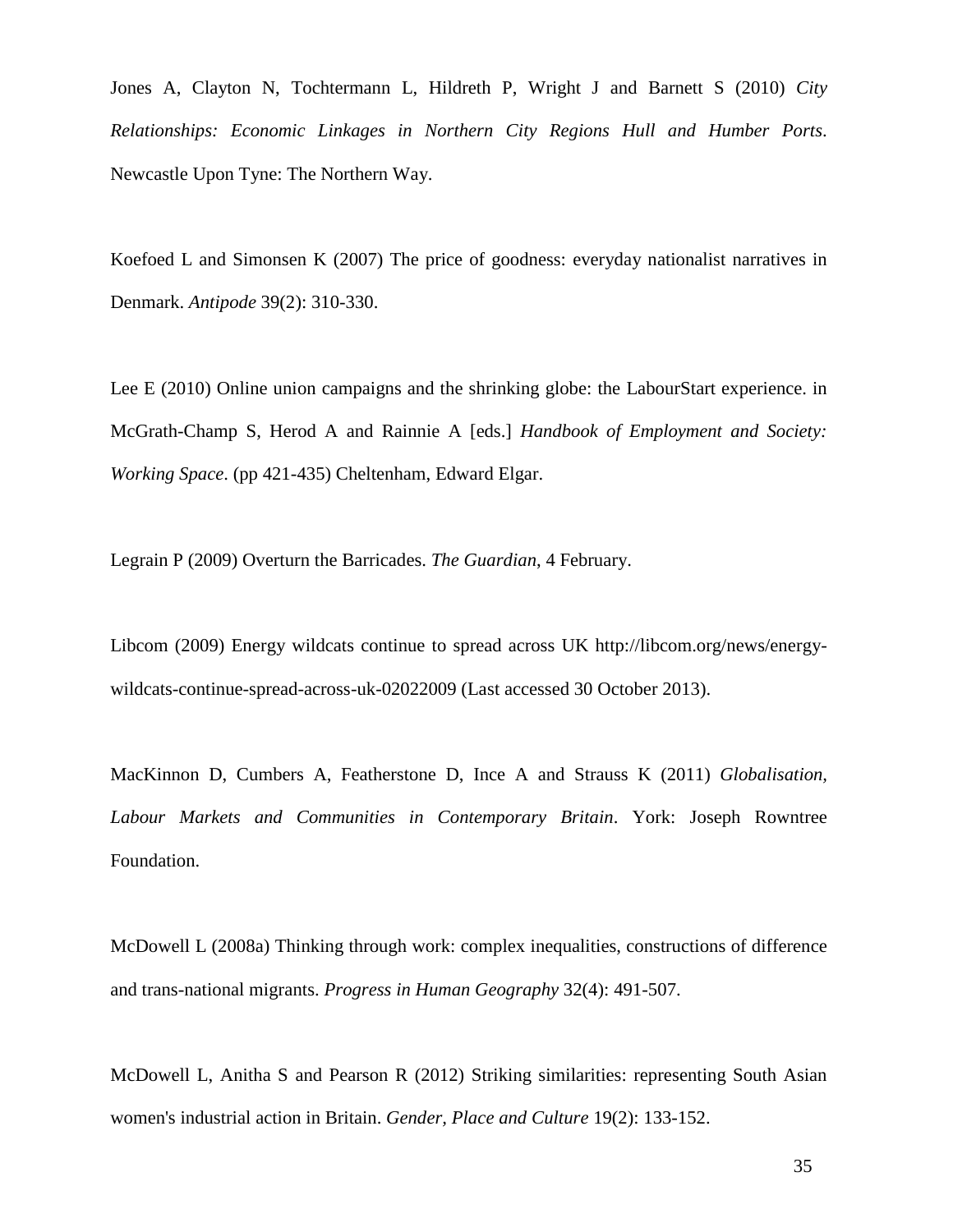Meardi G (2010) Worker(s) movement and crisis: unions, migrants and Posted Workers in the construction sectors' turmoil in UK and Spain, 2008-2010. Paper presented at *ISA World Congress* conference, Gothenburg, Sweden, July.

Meardi G (2012) Union Immobility? Trade Unions and the Freedoms of Movement in the Enlarged EU. *British Journal of International Relations* 50(1): 99-120.

Milkman R (2005) *L.A. Story: Immigrant Workers and the Future of the U.S. Labour Movement.* New York: Russell Sage Foundation.

Milne S (2009) Our flexible friends. *The Guardian*. http://www.guardian.co.uk/commentisfree/2009/jan/30/tradeunions-protest?commentpage=1 (last accessed 17 December 2010).

Nelson B (1988) *Workers on the Waterfront: Seamen, Longshoremen and Unionism in the 1930s*. Chicago: University of Illinois Press.

National Joint Council for the Engineering Construction Industry [NJC] (2007) *National Agreement for the Engineering Construction Industry, 2007-2010*. London: NJC.

Office for National Statistics (2001) *2001 Census (Key Statistics) for Local Authorities*. London: Office for National Statistics.

Parr H (2003) Researching bodies in virtual space. In Blunt A, Gruffudd P, May J, Ogborn M and Pinder D (eds) *Cultural Geographies in Practice*. London: Arnold.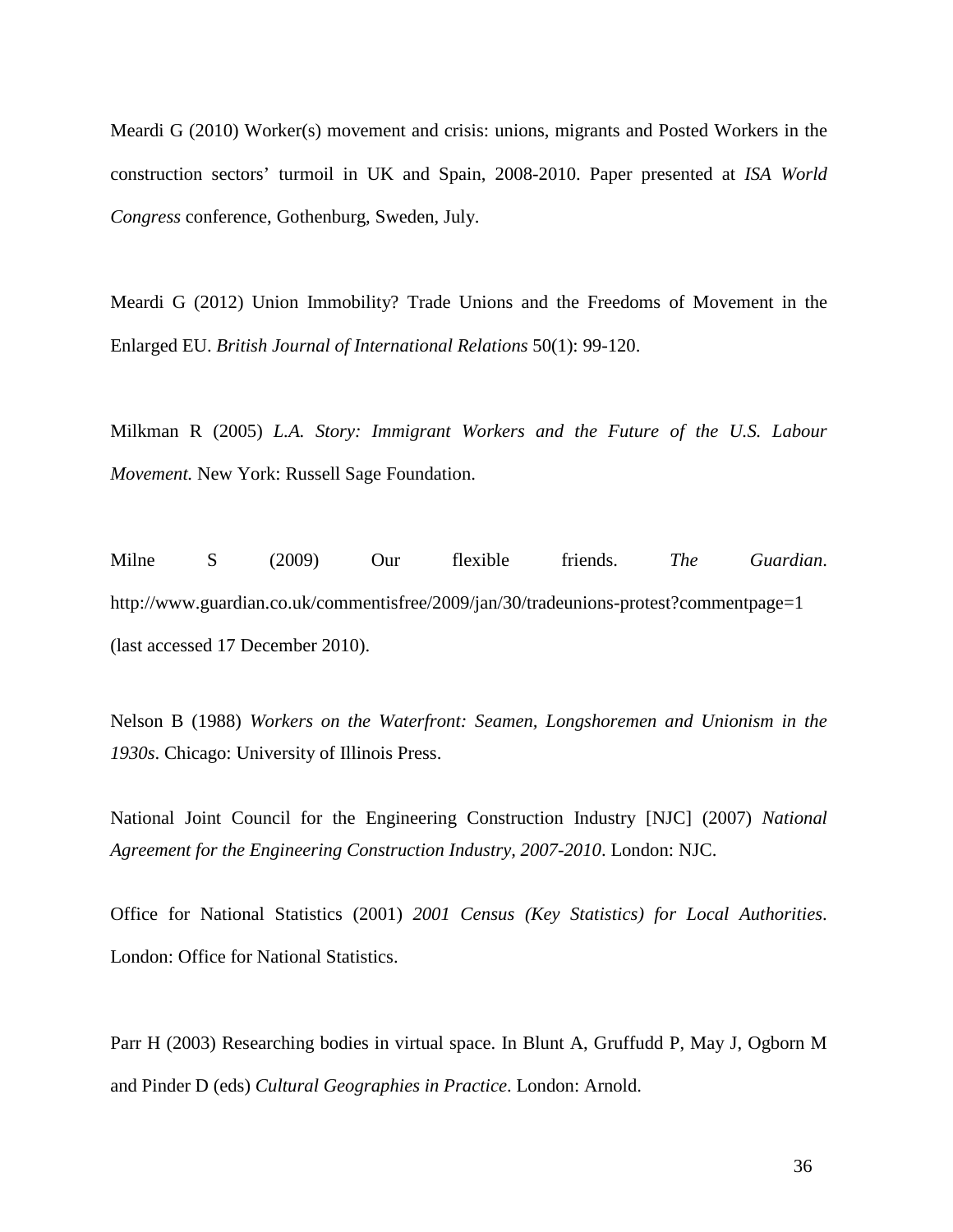Peck J (2012) Making Space for Labour. In Featherstone D and Painter J (eds) *Spatial Politics: Essays for Doreen Massey*. (pp 99-114) Oxford: Wiley-Blackwell.

Perrett R, Martinez Lucio M, McBride J and Craig S (2012) Trade union learning strategies and migrant workers: policies and practice in a neo-liberal environment. *Urban Studies* 49(3): 649- 668.

Purcell M and Nevins J (2005) Pushing the boundary: state restructuring, state theory, and the case of US-Mexico border enforcement in the 1990s. *Political Geography* 24(2): 211-235.

Rogaly B (2009) Spaces of work and everyday life: labour geographies and the agency of unorganised temporary migrant workers. *Geography Compass* 3(6): 1975-1987.

Rogers R (2013) *Digital Methods*. Cambridge, MA: MIT Press.

Routledge P and Cumbers A (2009) *Global Justice Networks: Geographies of Transnational Solidarity*. Manchester: Manchester University Press.

Selwyn B (2013) Social upgrading and labour in global production networks: a critique and an alternative conception. *Competition and Change* 17(1): 75-90.

Socialist Party (2009) Deceptive Denigration of Lindsey Strike http://www.socialistparty.org.uk/keyword/all/Apprentices/7160 (Last accessed 10<sup>th</sup> July, 2013).